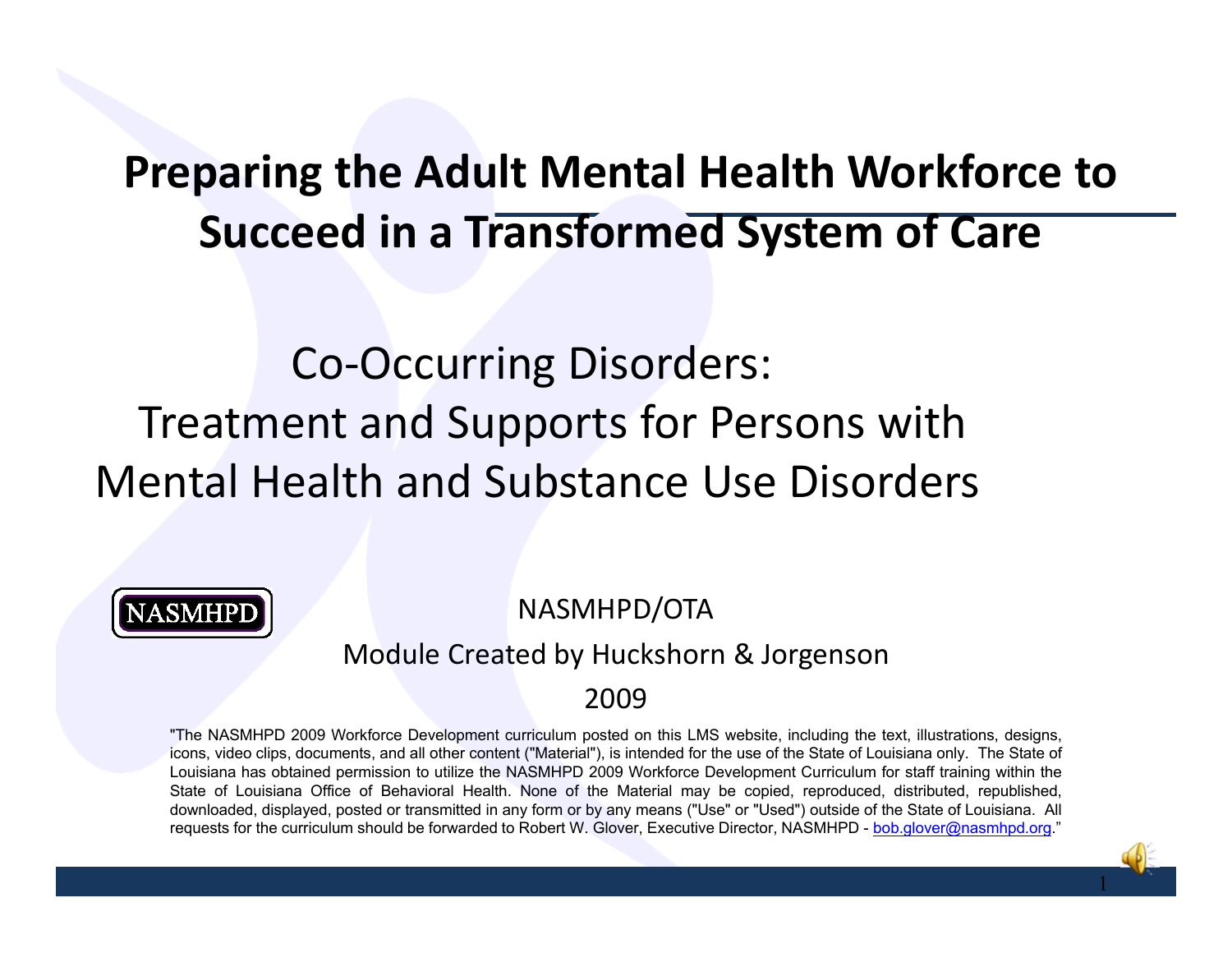#### **Treatment and Supports for Persons with MH and Substance Use Disorders ‐‐ Objectives:**

1. Understand the prevalence of MH & SU disorders



- 2. Understand important treatment concepts for people with MH & SU disorders
- 3. Learn differences between traditional approaches to care vs. current evidence‐based approaches
- 4. Understand staff roles in providing services and supports to clients with MH and SU disorders

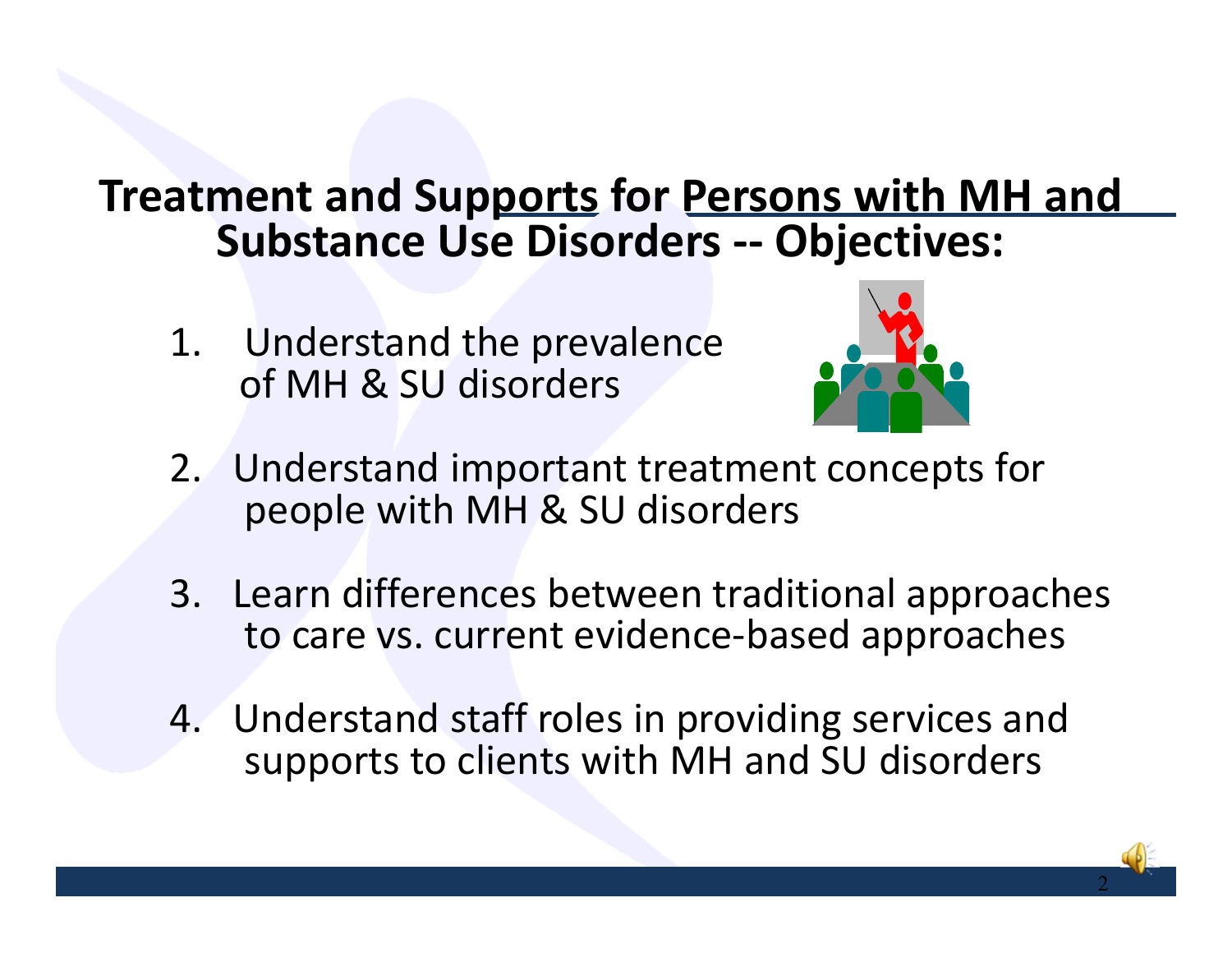#### **Overview & Introduction**

- In the 1970's MH and SA providers recognized that substance abuse in people with MH conditions had "profound and troubling implications" in terms of effective outcomes…
- Today, the *integration* of Co‐occurring disorders (COD) treatment interventions is recognized as a priority service for providers of all behavioral health treatment services



3

(*CSAT*, 2005)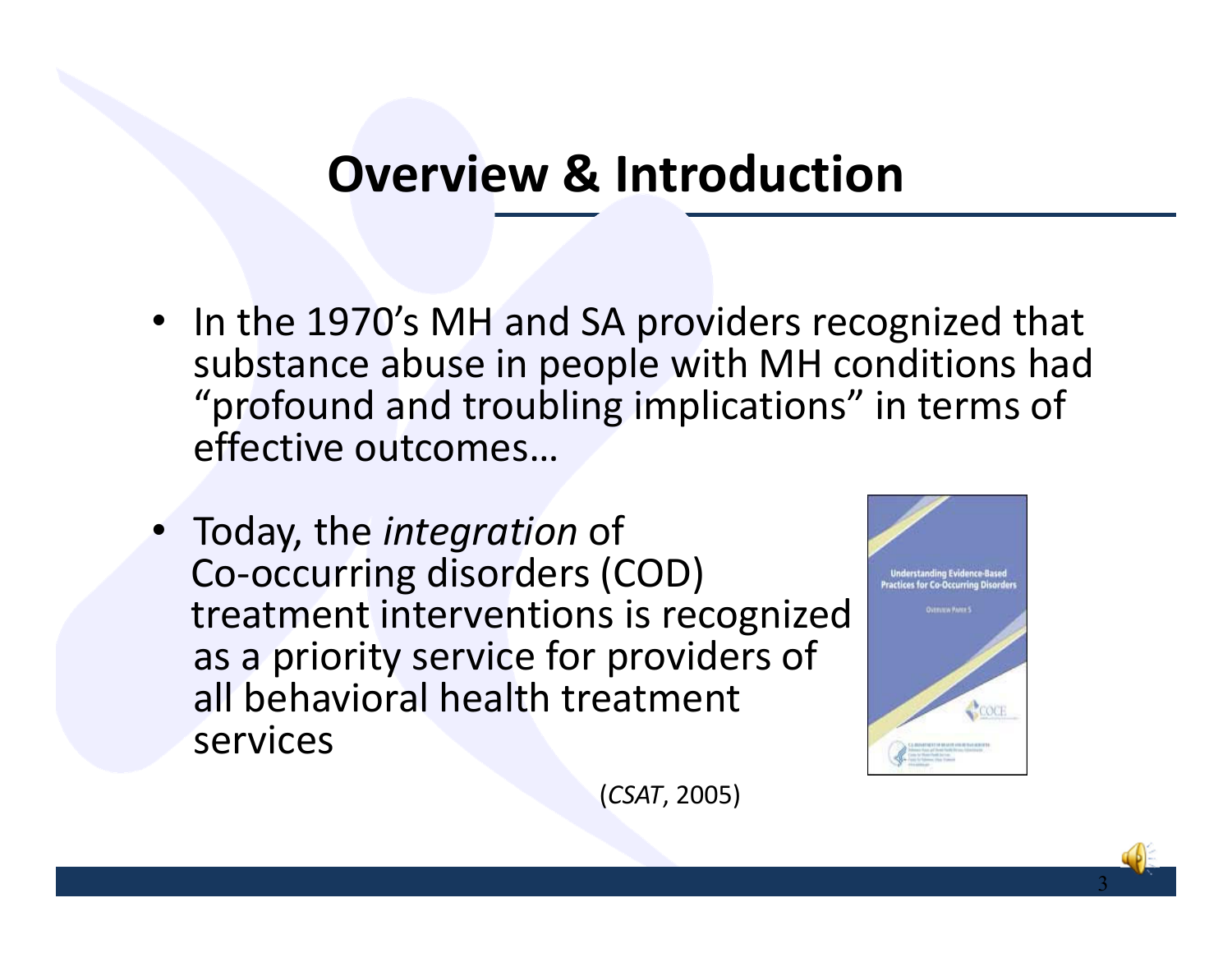### **Overview & Introduction**

- Present day substance abuse treatment providers report that between 50‐75% of their clients have mental health issues
- Mental health providers report that 20‐50% of their clients have substance use disorders
- In the face of this information, research, knowledge, and practice is expanding & developing
- Specific strategies have been developed to better work with individuals with these disorders

(*CSAT*, 2005)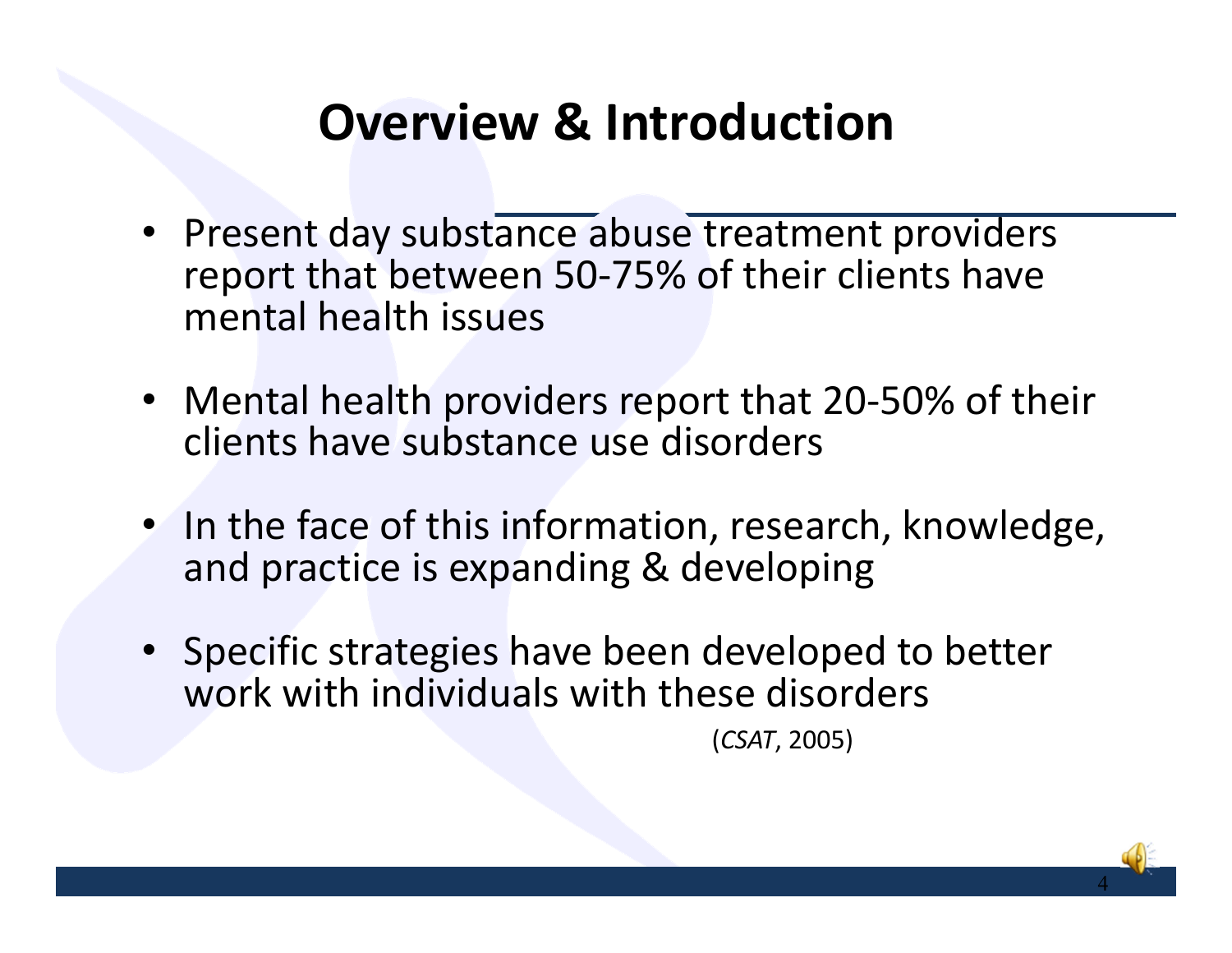

- This model, developed by NASADAD and NASMHPD, is helpful when trying to coordinate services
- •• It uses 4 separate windows that provide a structure for consultation, collaboration, and integration
- This allows MH and SA providers to target primary client issues and needs

(*CSAT*, 2005)

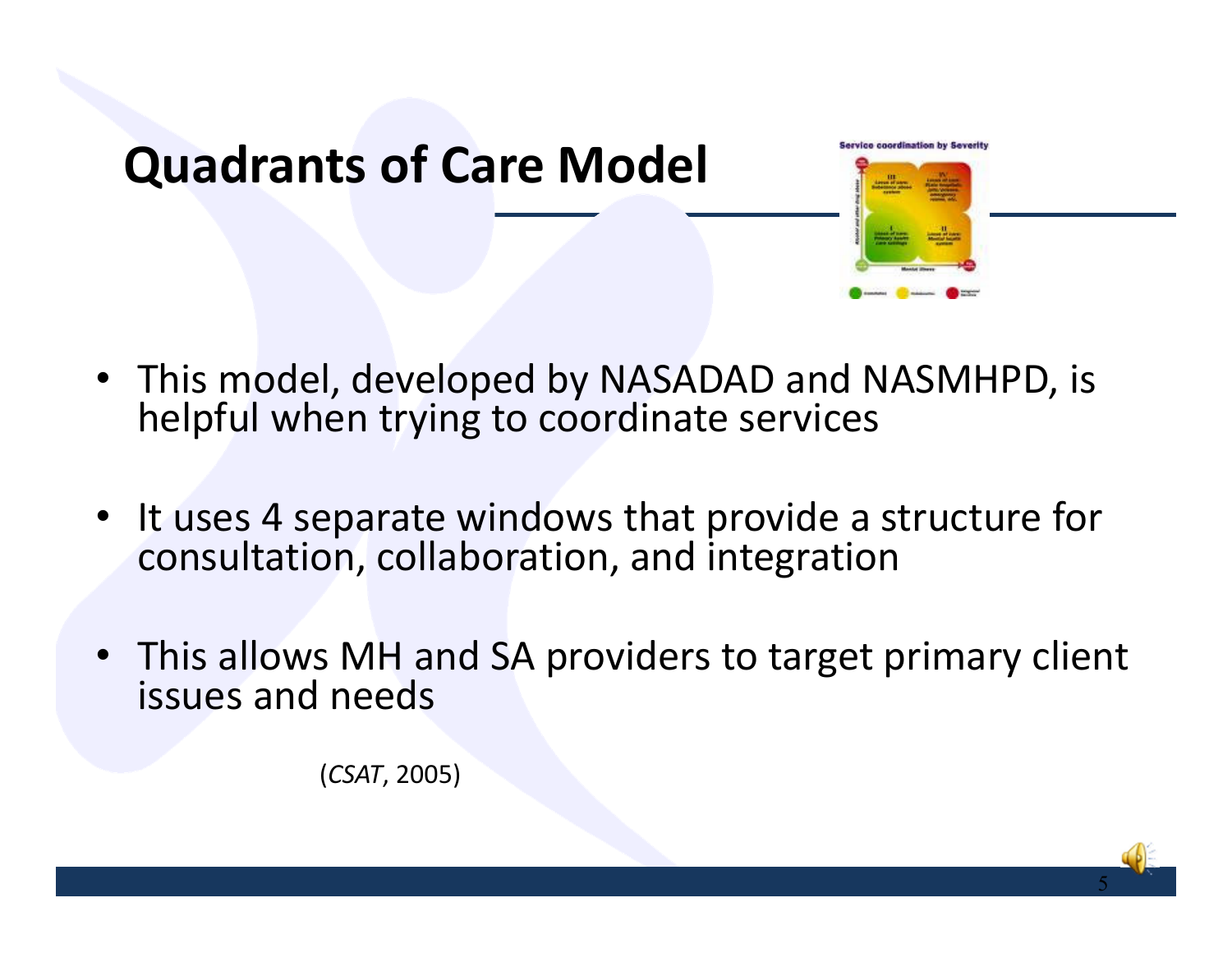#### **The Four Quadrant Framework for Co‐Occurring Disorders (COD)**



A 4‐quadrant framework to guide systems integration and resource allocation

(*NASMHPD, NASADAD*, 1998; *Ries*, 1993; *SAMHSA Report to Congress*, 2002)

Not intended to be used to classify individuals (*SAMHSA*, 2002), but...

6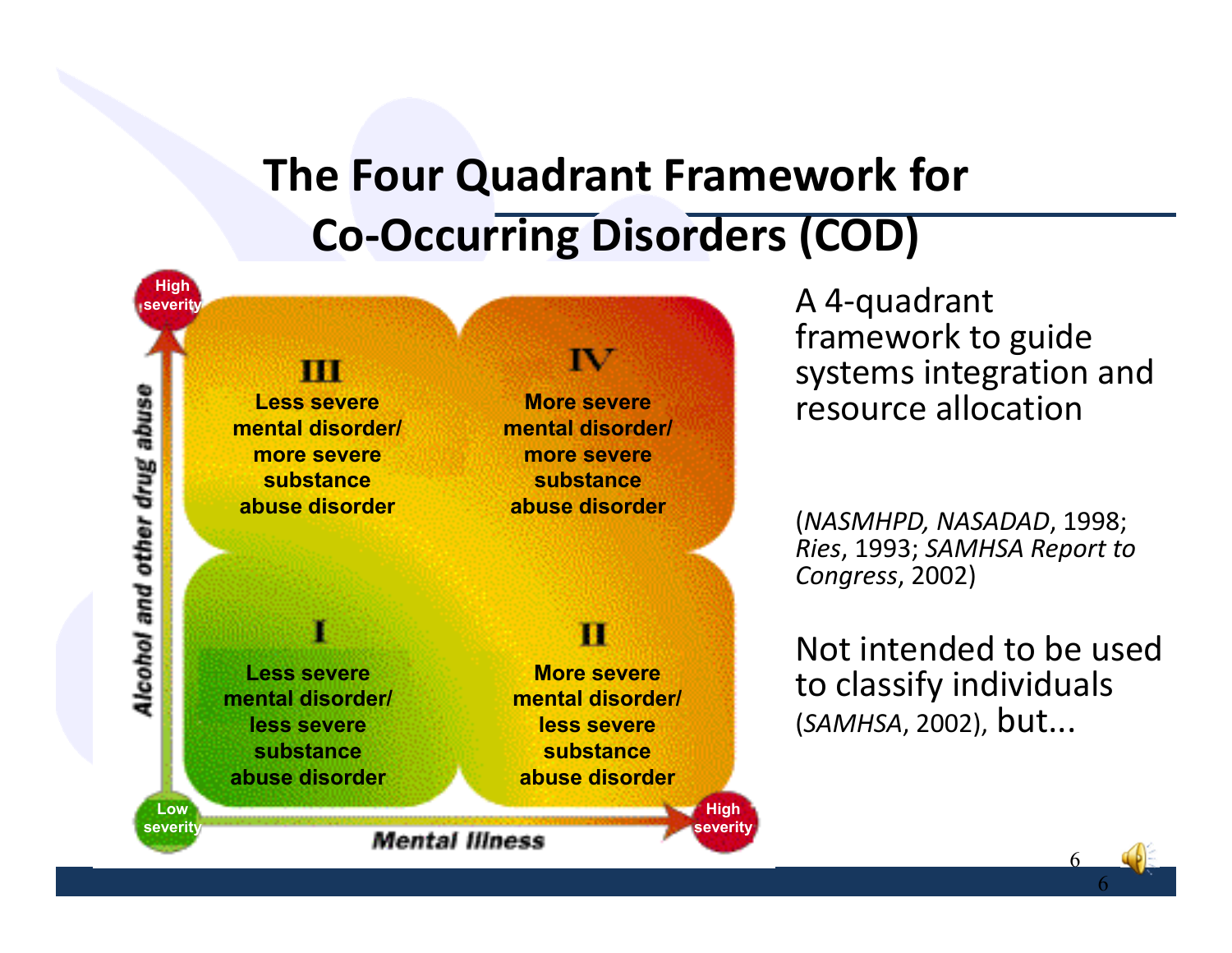## **Peer-Based Recovery Support**

- Recovery has been a key construct in the addictions field for some time. Recovery, as you know, is a key construct of 12 ‐step and other self ‐help programs
- "It became clear to me as a clinician that it is not simply acute intervention that helps a person. It's the ability to receive ongoing contact and support from others, either through professional support or through a community of recovering peers"

*Dr. H. Westley Clark, Director of CSAT*

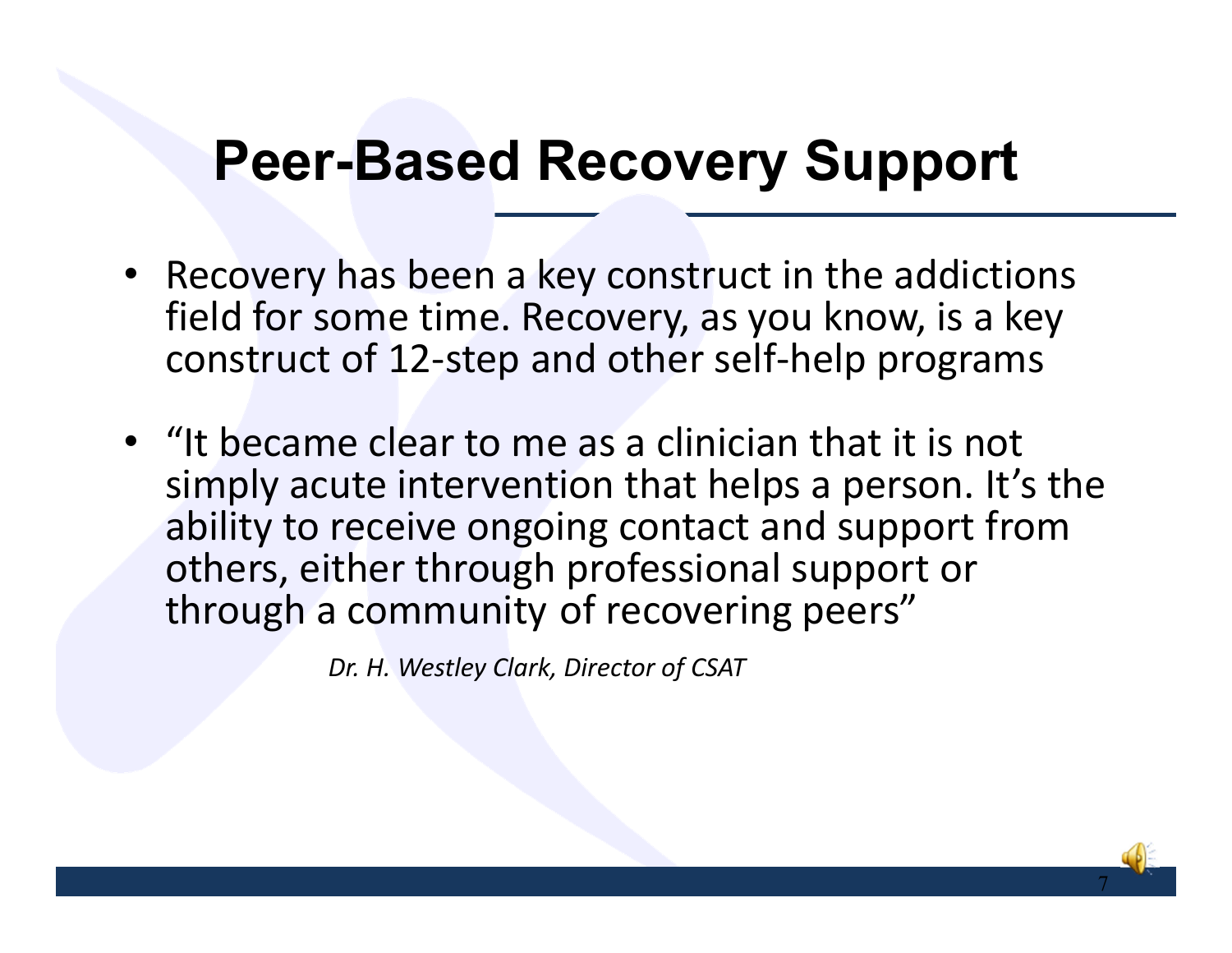## **The** *Recovery* **Perspective AA Quote**

The disease is progressive… So is recovery



"Peer Support is not like clinical support, nor is it just about being friends. Peer support helps people to understand each other because they've been there, shared similar experiences, and can model for each other <sup>a</sup> willingness to learn and grow" (*Mead*, 2003)

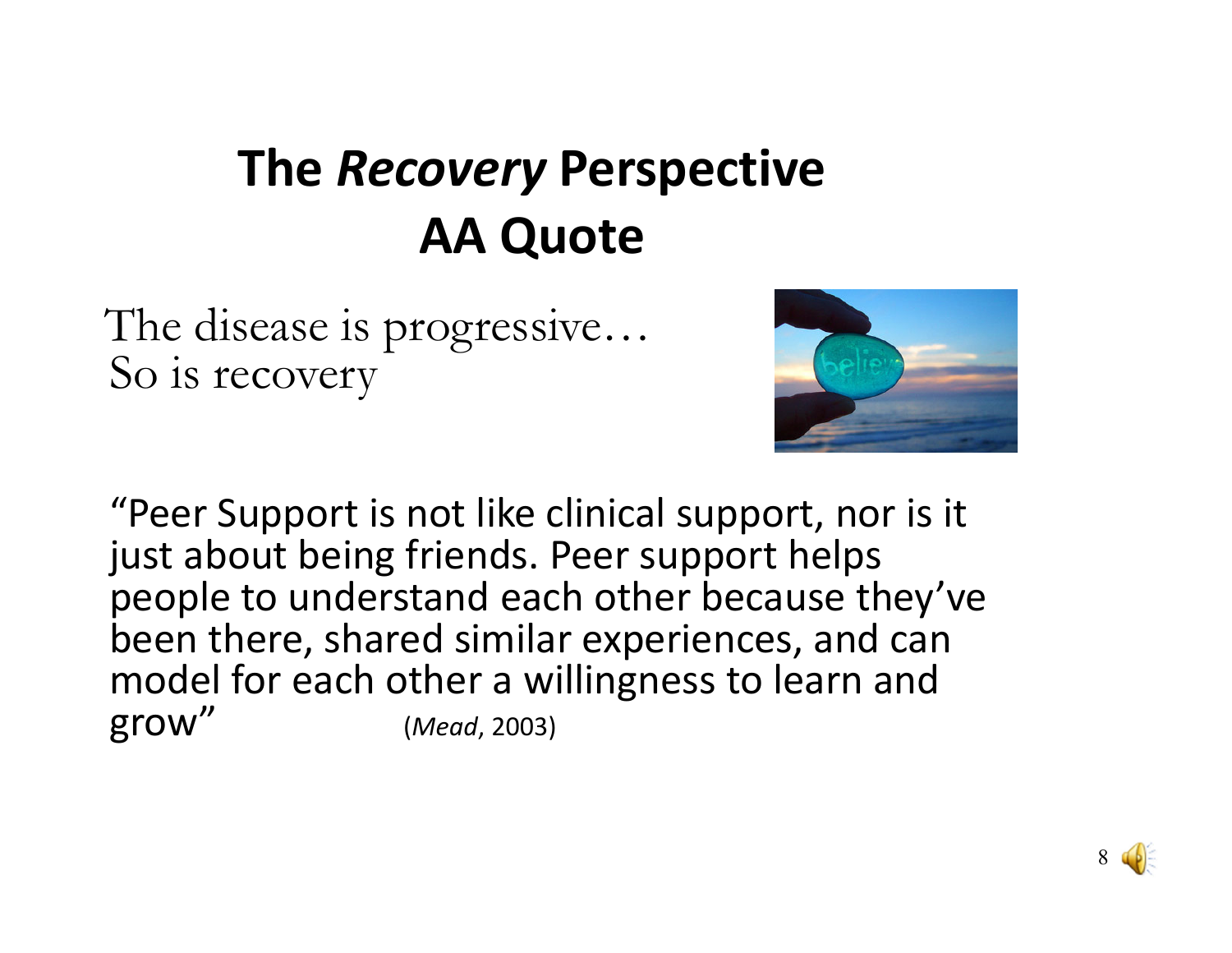# **The** *Recovery* **Perspective**

- SA providers have long used <sup>a</sup> "recovery model" for their clients.
- In this model they work very hard on addressing *denial*, new coping behaviors, and ways of looking at substance use and misuse
- • MH providers have been late to understanding this, and have much to do to catch up



9

• A primary goal for mental health staff is to gain an understanding of the AA fellowship‐based, 12‐Step Program

(*CSAT*, 2005)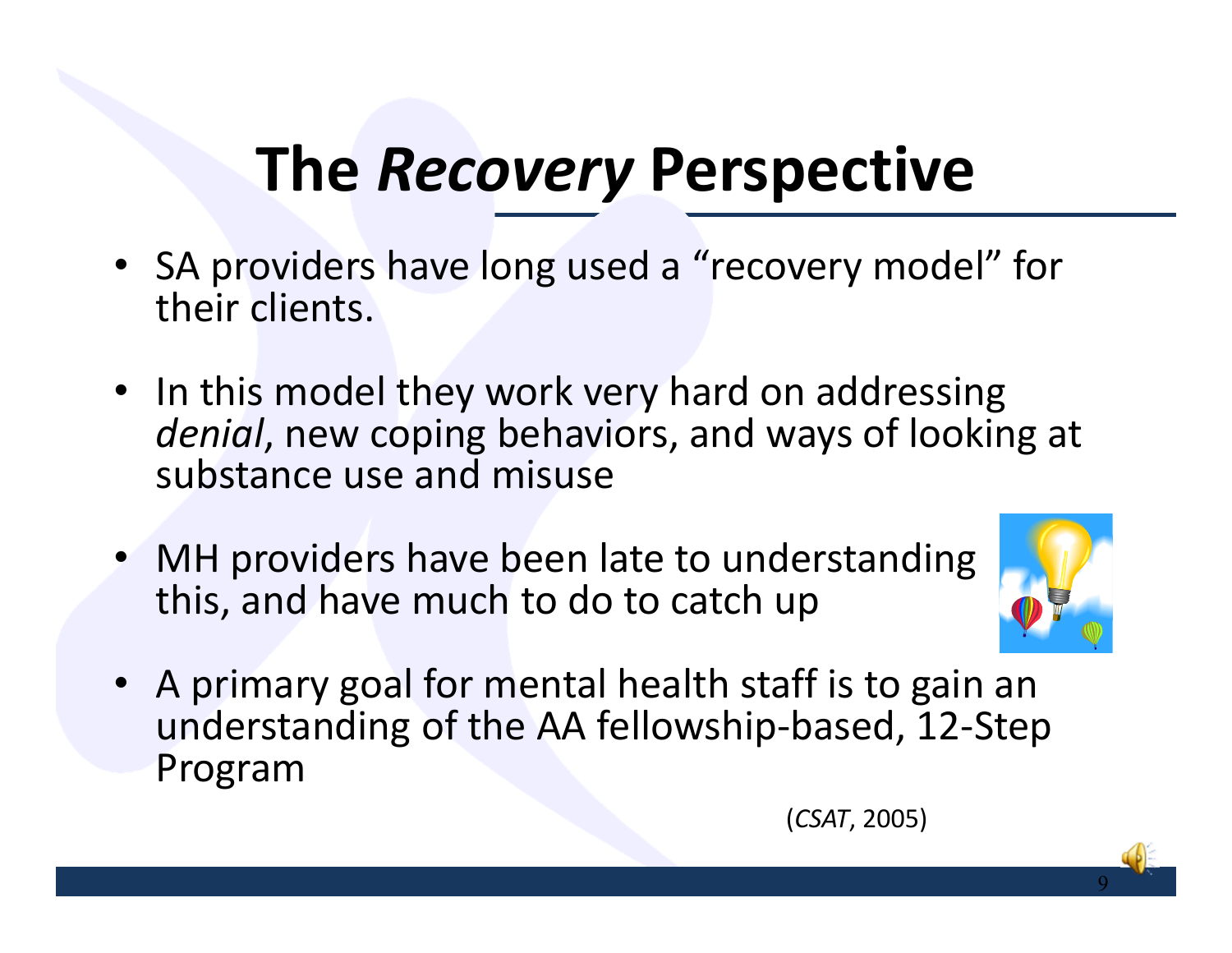#### **AA Twelve Step Program for SA**

- The 12-step model was developed by an MD (Dr. Bob) and another alcoholic (Bill W.) in 1935 to help alcoholics recover
- Alcoholics Anonymous (AA) has helped millions recover from addictive disorders



10

• The complete AA 12‐step program can be found in *The Big Book*, and *The Twelve and Twelve*

(*Mueser et al.,* 2003)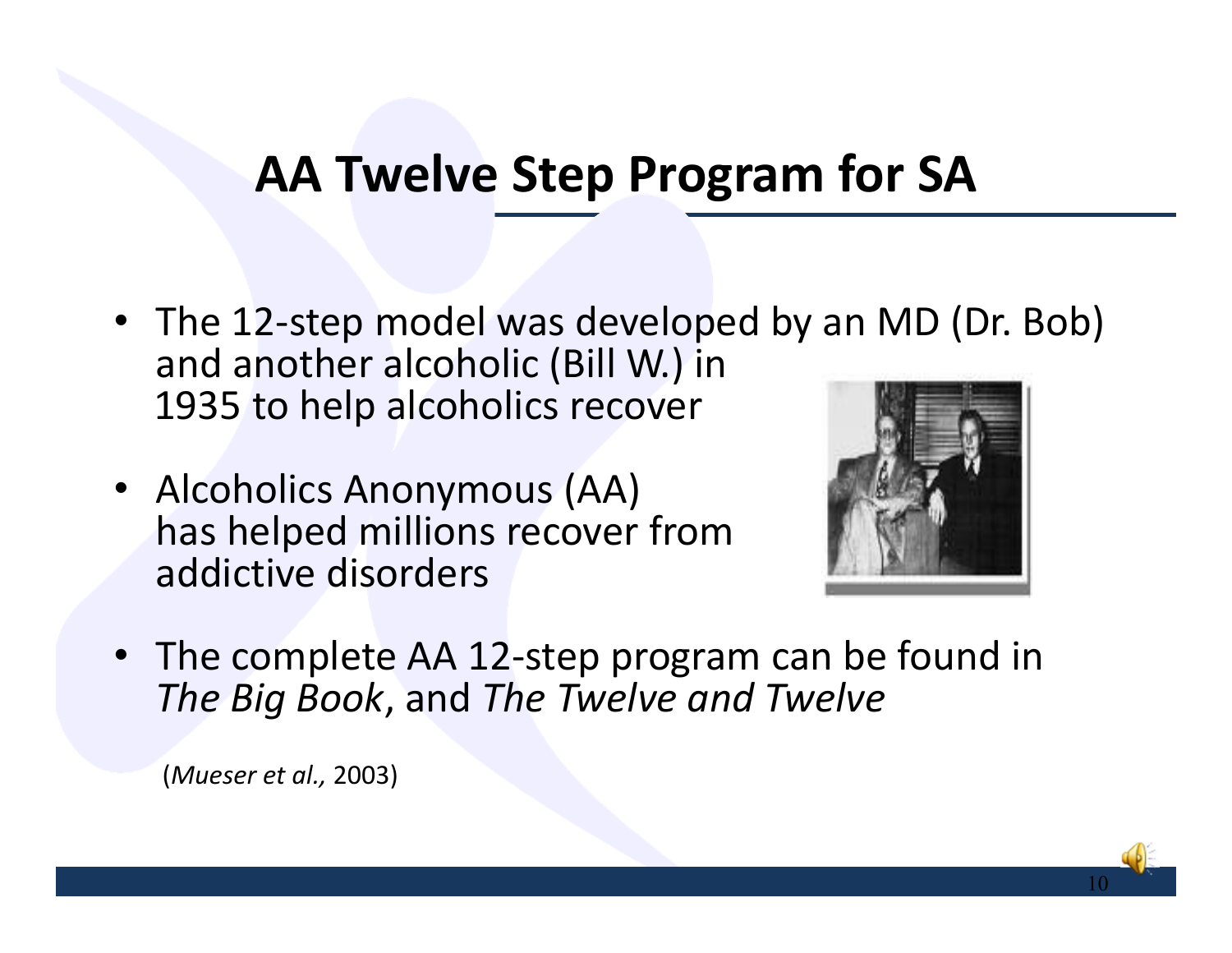#### **AA Twelve Step Program**

• The program provides principles and directions to stay sober



11

- These steps are easy to state but hard to do. Participation requires motivation to not use substances, is VOLUNTARY, & abstinence‐based
- • Anonymity is <sup>a</sup> requirement, and no one keeps records or rosters of members (3.5 million estimated)
- While successful for many AA members, the program has been less successful for people who require medications for other illnesses—largely because AA is abstinence‐ based

(*Mueser et al*, 2003)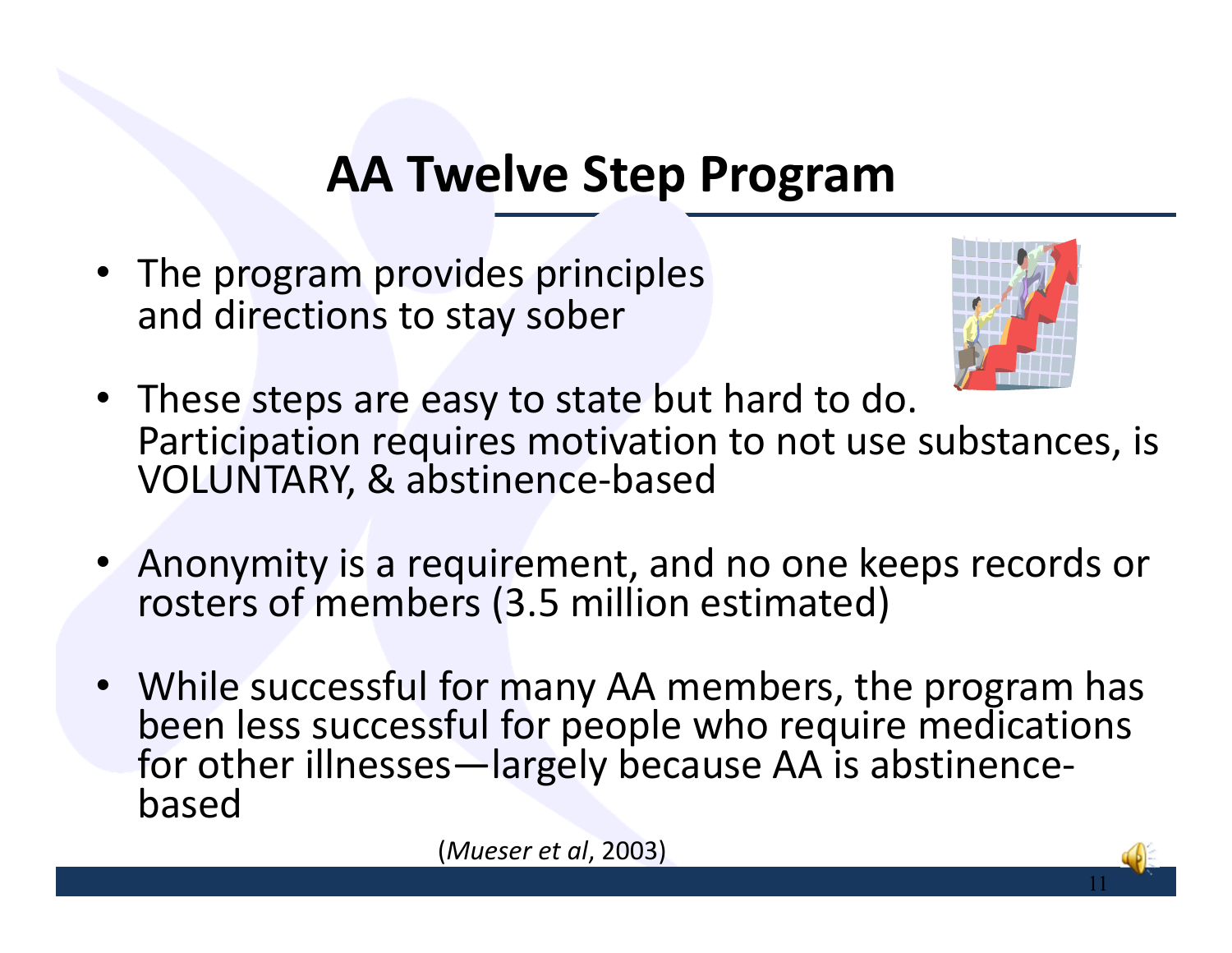#### **The 12 Steps of AA (paraphrased)**

- 1. We admit we have <sup>a</sup> problem and our lives have become unmanageable
- 2. Come to believe that <sup>a</sup> power greater then ourselves can help us
- 3. Make <sup>a</sup> decision to turn our lives over to <sup>a</sup> higher power
- 4. Make <sup>a</sup> searching and fearless moral inventory of ourselves



- 5. Admit to God, ourselves, and to another human being the exact nature of our wrongs
- 6. Be ready to have God remove these character defects (*Mueser et al*., 2003)

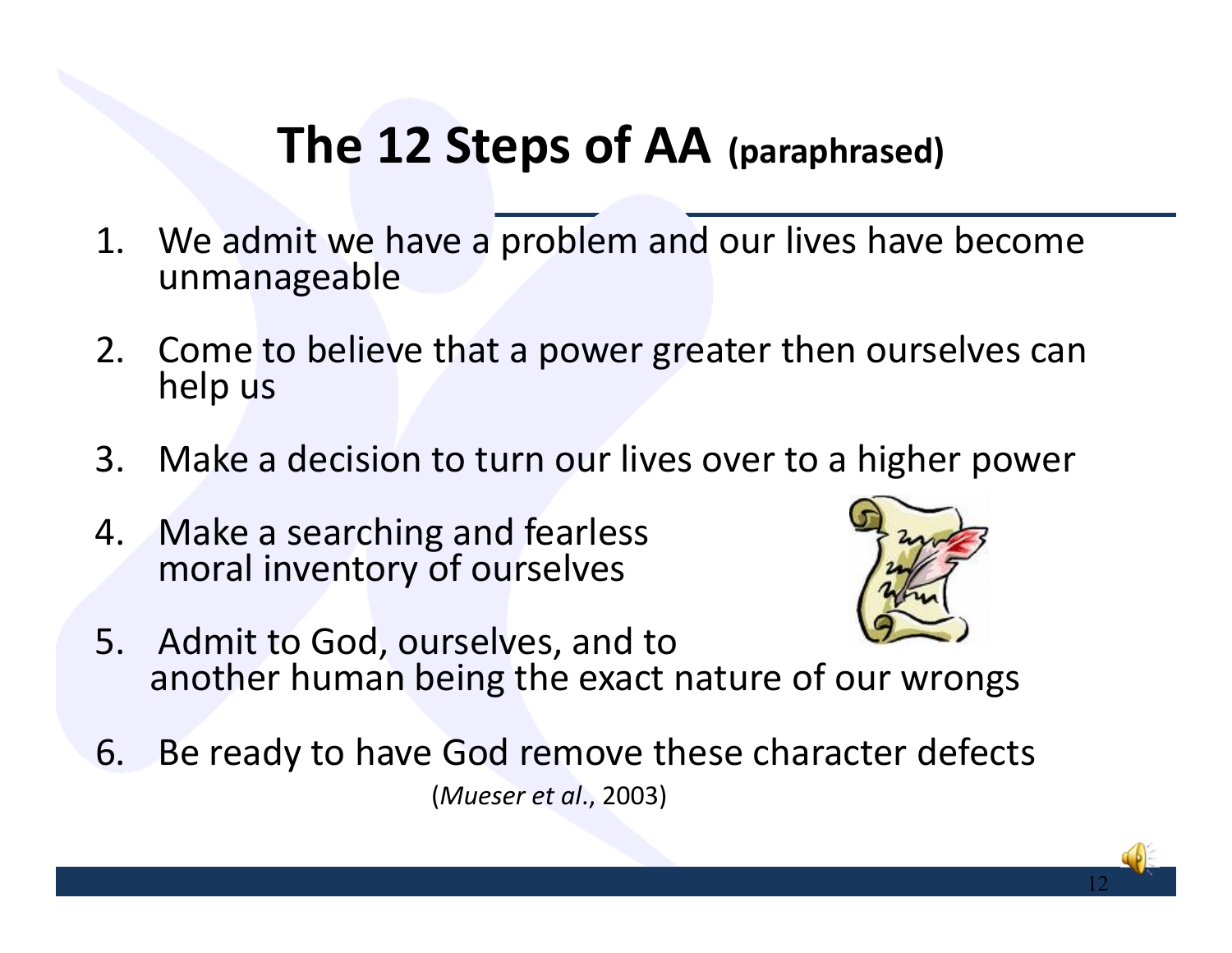### **The 12 Steps of AA (paraphrased)**

- 7. Humbly ask God to remove our shortcomings
- 8. Make <sup>a</sup> list of persons we harmed and become willing to make amends
- 9. Make direct amends to such persons unless to do so would harm them
- 10. Continue to take <sup>a</sup> personal inventory, and when wrong, promptly admit it
- 11. Seek through prayer and meditation to improve our conscious contact with God and God's will
- 12. Pledge to carry this message to other addicts and to practice these principles in daily life (*Mueser et al.,* 2003)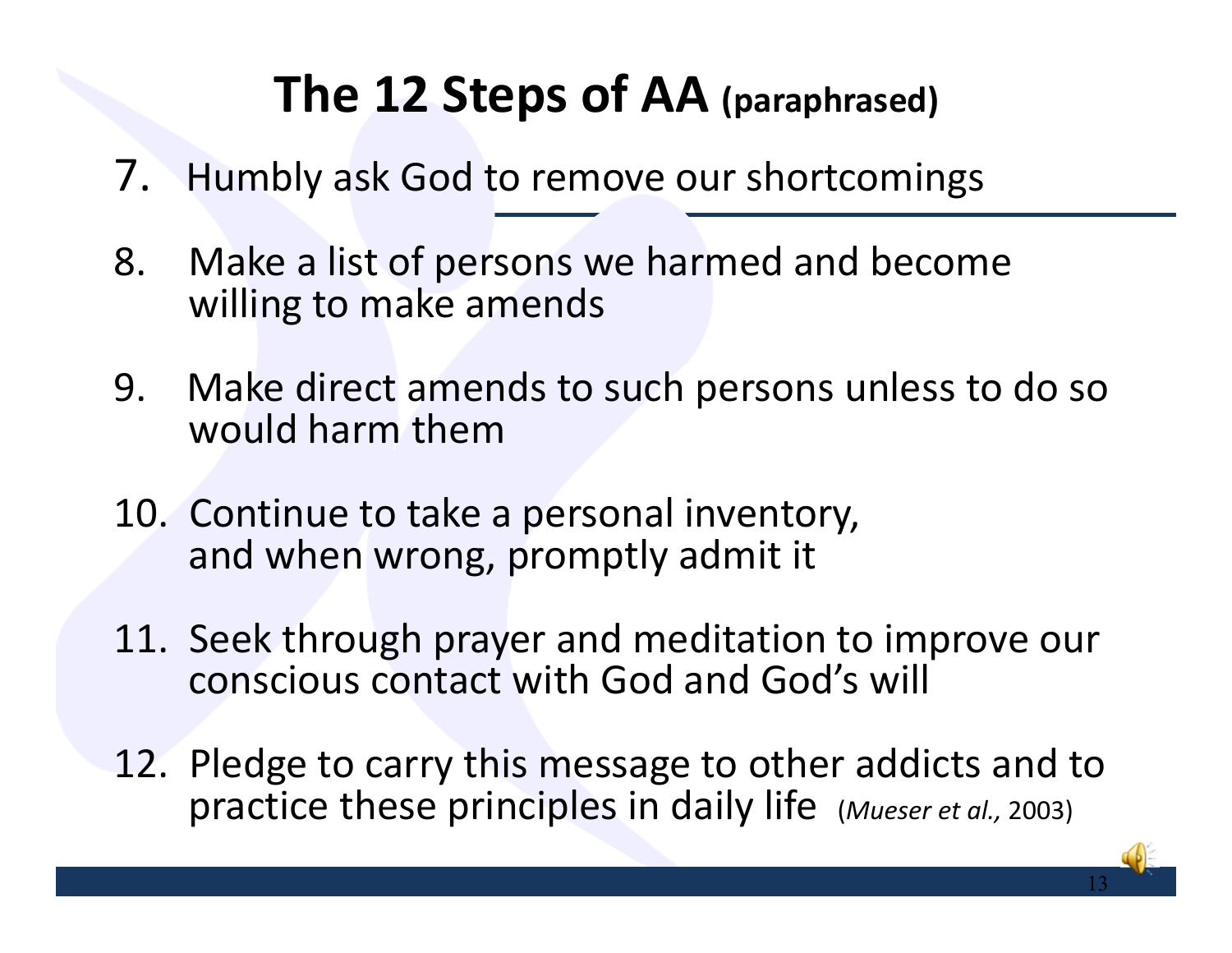#### **What do the 12 steps mean?**

- • First off, these are brilliant principles to live by regardless of the presence of substance use
- •What they basically say is this:
	- 1. I have become unable to control my behavior
	- 2. I need help to change my behavior
	- 3. I need to let go and let others help me



4. I have lost control over my life as evidenced by… (detailed list)

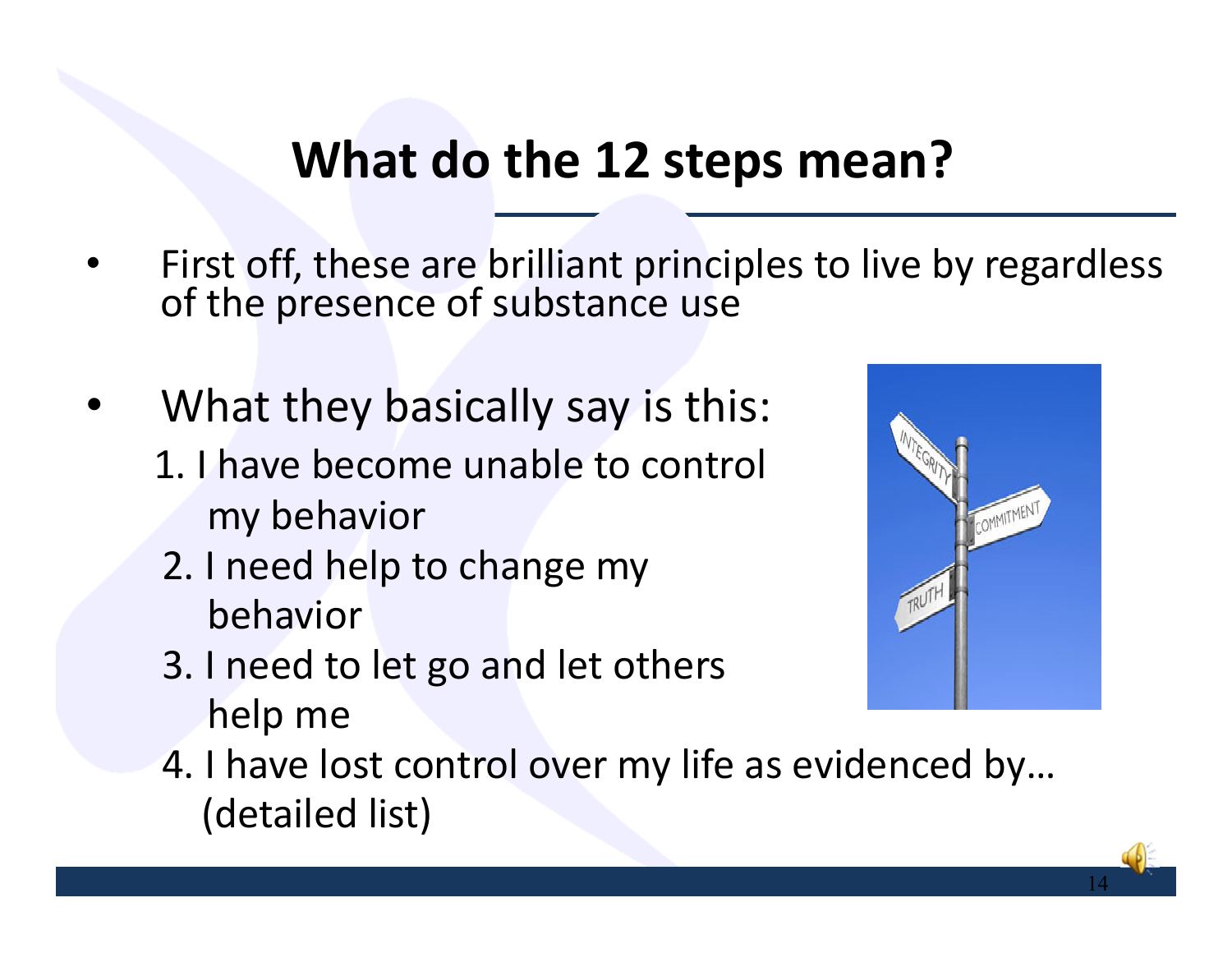#### **What do the 12 steps mean?** (*Mueser et al*, 2003)

- 5. I am going to clearly identify what I have done wrong to myself, to my HP, and to another human being
- 6. I am ready to have my HP remove these shortcomings
- 7. I will make amends to people I have troubled or harmed unless that would make the situation worse
- 8. I will continue to monitor my behavior in front of peers, and correct it when necessary
- 9. I will pray to my HP for guidance and how I should be in the world
- 10. I will strive to help others who share my problems and to practice recovery in all of my affairs



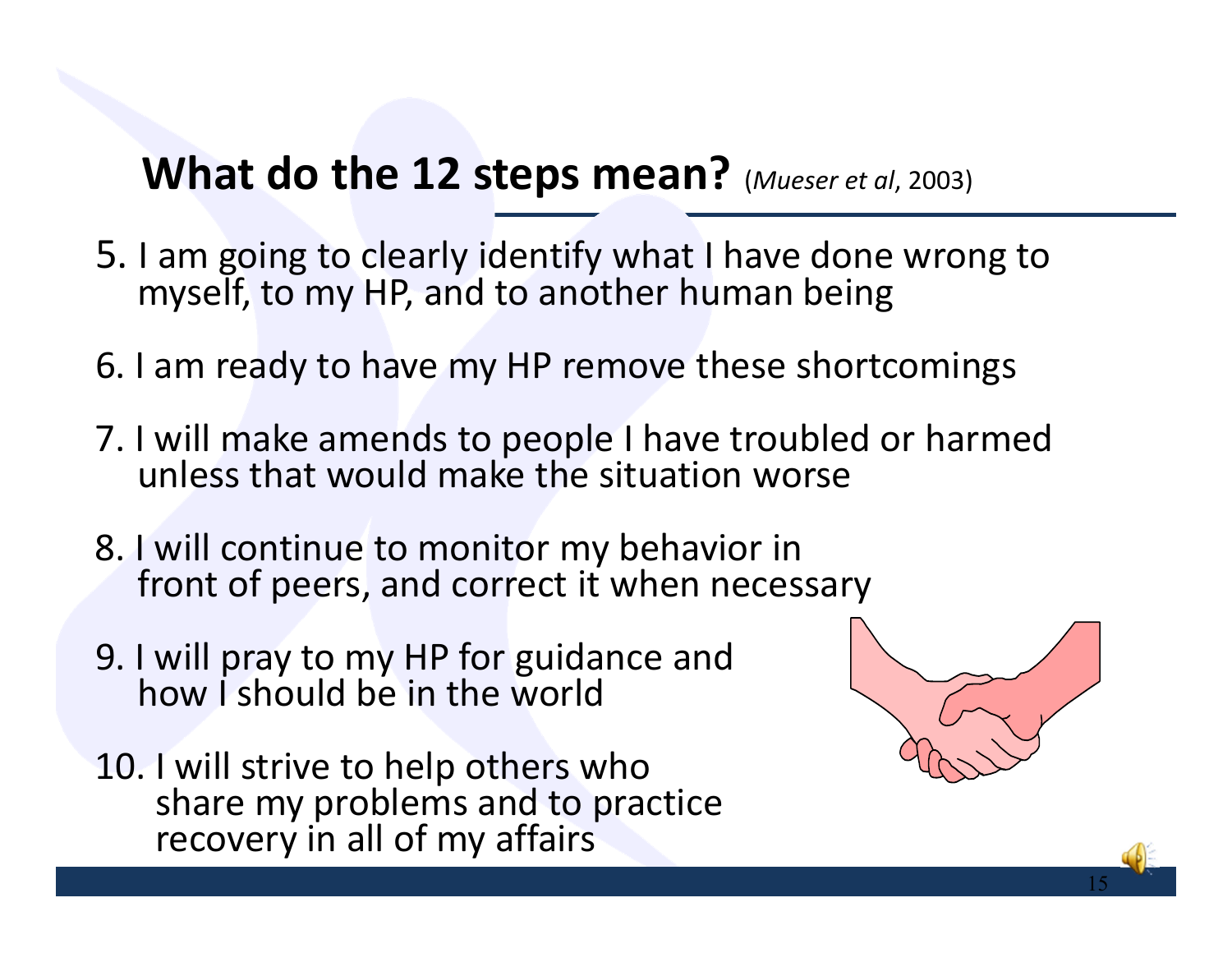## **What MH Staff need to knowabout self‐help and COD**

- Basic understanding of AA and common 12‐step programs. These include groups for narcotics addicts, family members & children of addicts, and others
- Understand the power of self‐help and the availability of these programs to anyone
- Understand that not all people with MH conditions will feel comfortable in pure AA groups
	- ‐‐AA members often don't understand the need for meds
	- ‐‐The large size of the groups

‐‐MH symptoms can make <sup>a</sup> person stand out from others

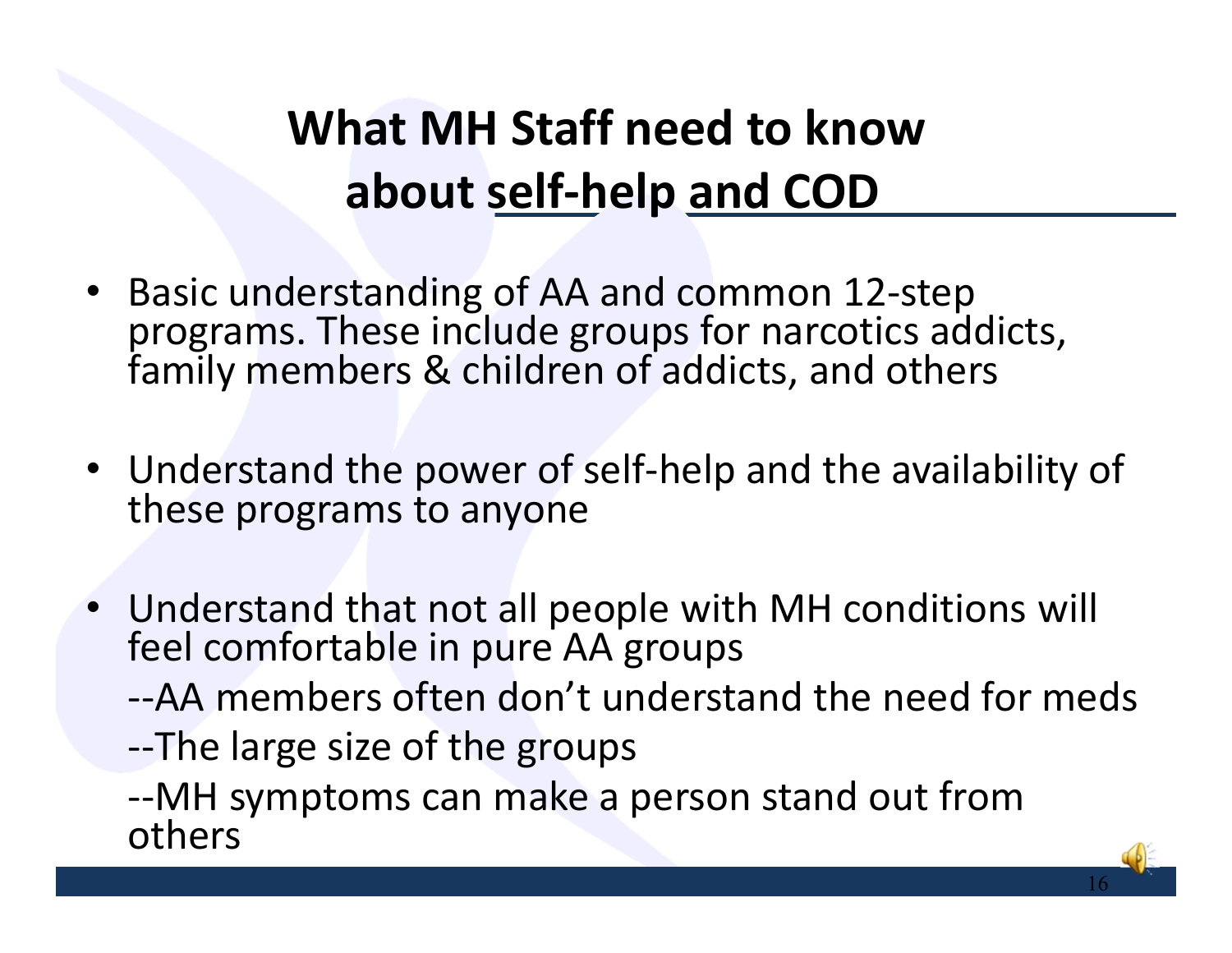## **What MH Staff need to knowabout self‐help and COD**

- Many people with mental illnesses have found great support and help in AA groups
- *However‐‐*sometimes people diagnosed with psychotic disorders can be stigmatized or treated differently in AA groups *Staff need to know this before making recommendations*



• It is this group that providers should be prepared to support with treatment and aftercare in safe and respectful ways (*Mueser et al*, 2003)

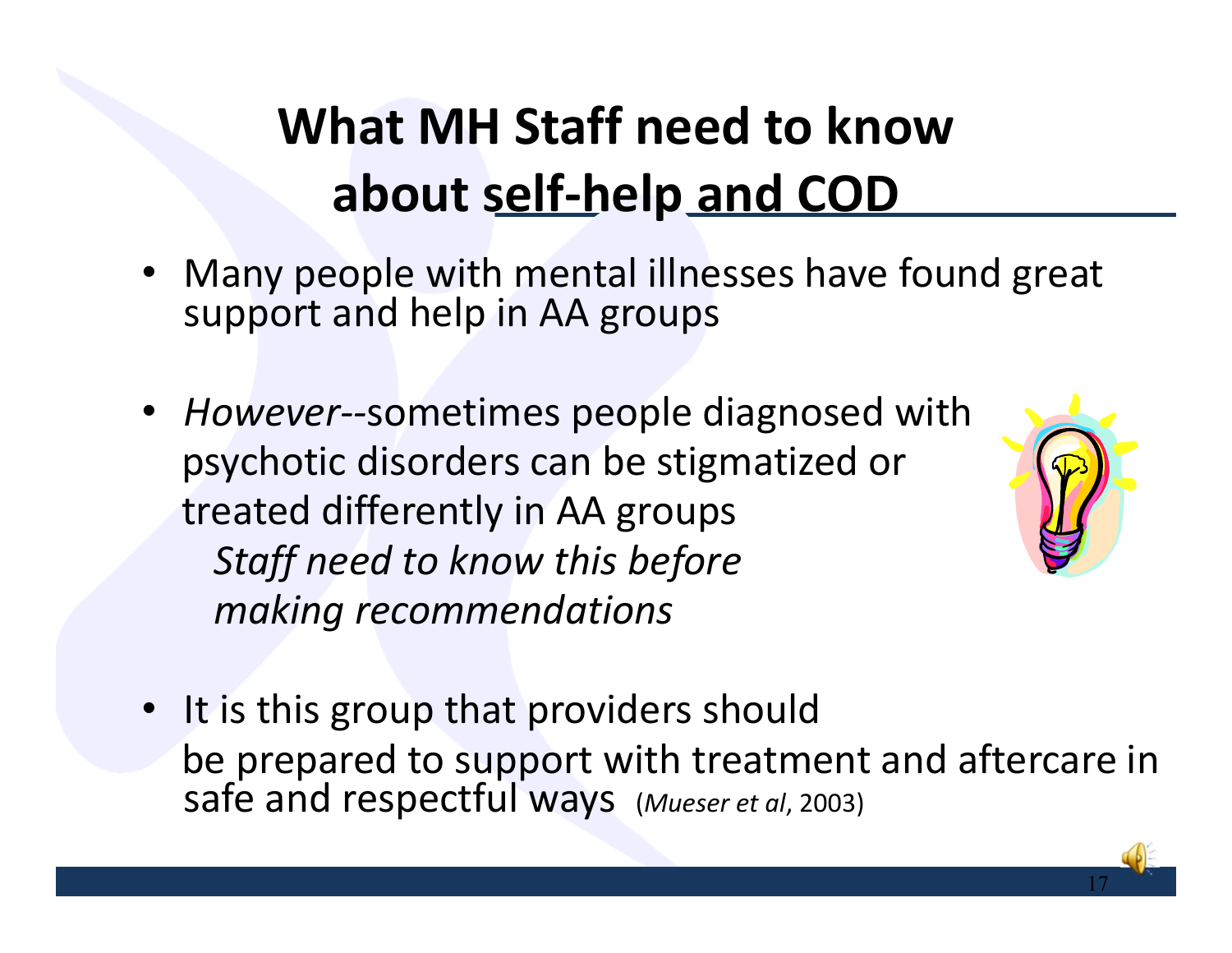**What MH staff need to knowabout self help and COD**



- These groups reflect the fellowship of AA, the values of the MH consumer movement, the importance of peer support, and the need for personal responsibility in recovery
- Clients that have access to these groups can avoid the potential bias and prejudice still common in general AA, and avoid getting inaccurate advice on taking medications

(*CSAT*, 2005)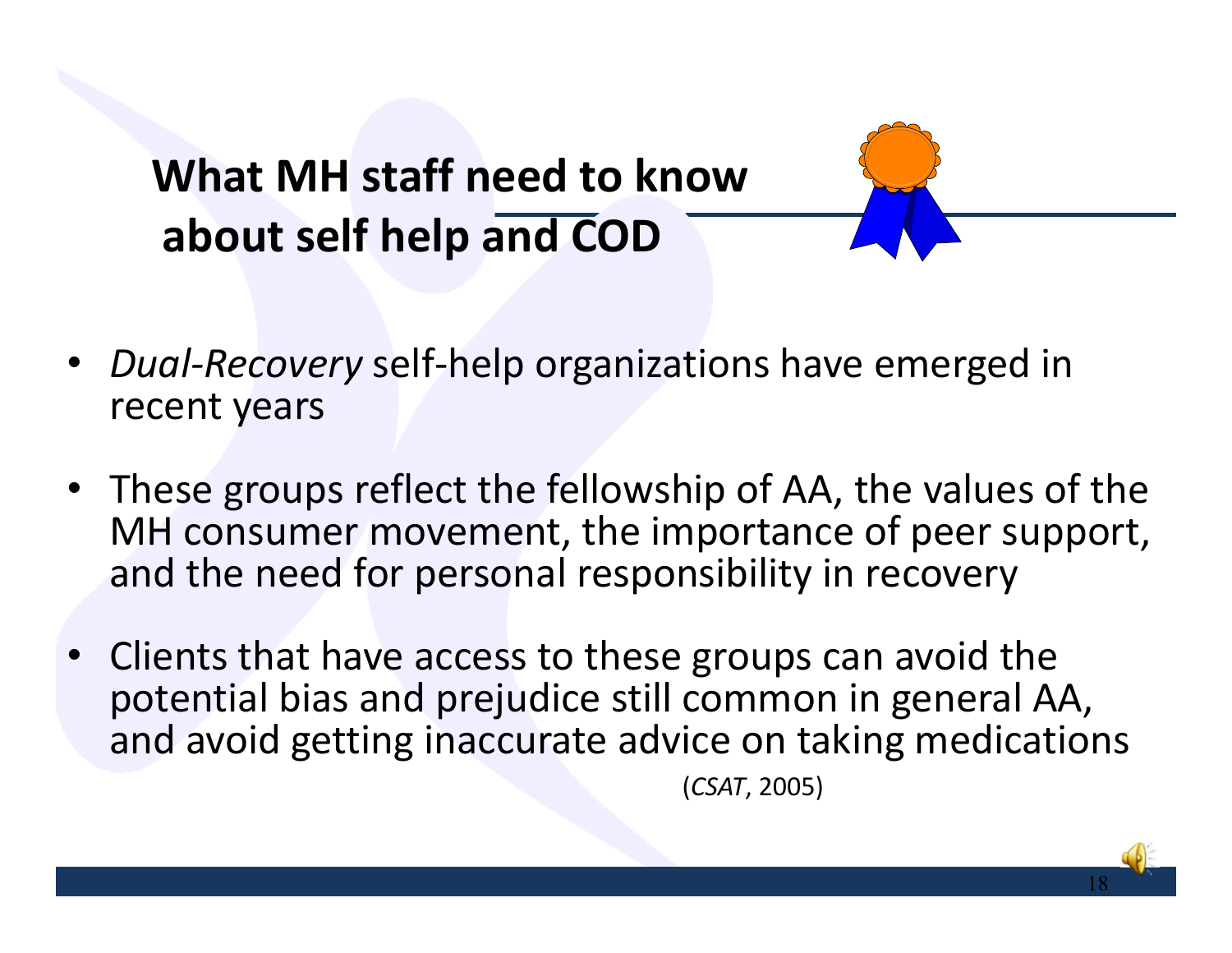## **What MH staff need to knowabout self‐help and COD**

- Common dual‐recovery group models generally use <sup>a</sup> "step‐wise" recovery framework that is similar but different from the AA model
- These are four organizations you may come across:
	- –*Double Trouble in Recovery (DTR)*
	- *Dual Disorders Anonymous*
	- *Dual Recovery Anonymous*
	- –*Dual Diagnosis Anonymous*
- They are all fellowship style, self support organizations led by members

(*CSAT*, 2005)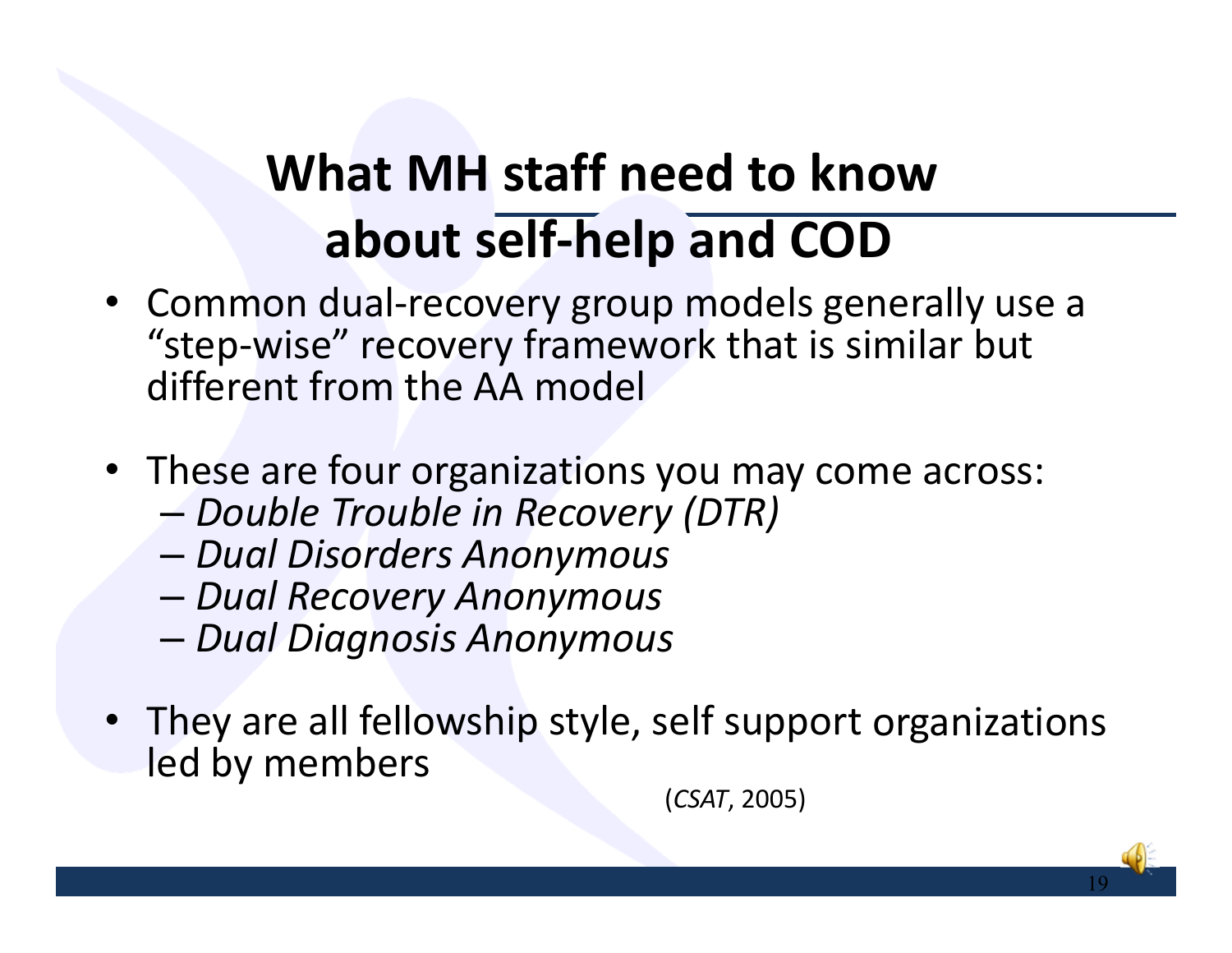# **Families, Friends and Community**



- The value of <sup>a</sup> supportive family, educated friends, and <sup>a</sup> loving community is important in an individuals' journey toward recovery
- While ensuring confidentiality, staff can provide general knowledge/education about the recovery process to family, friends, and communities

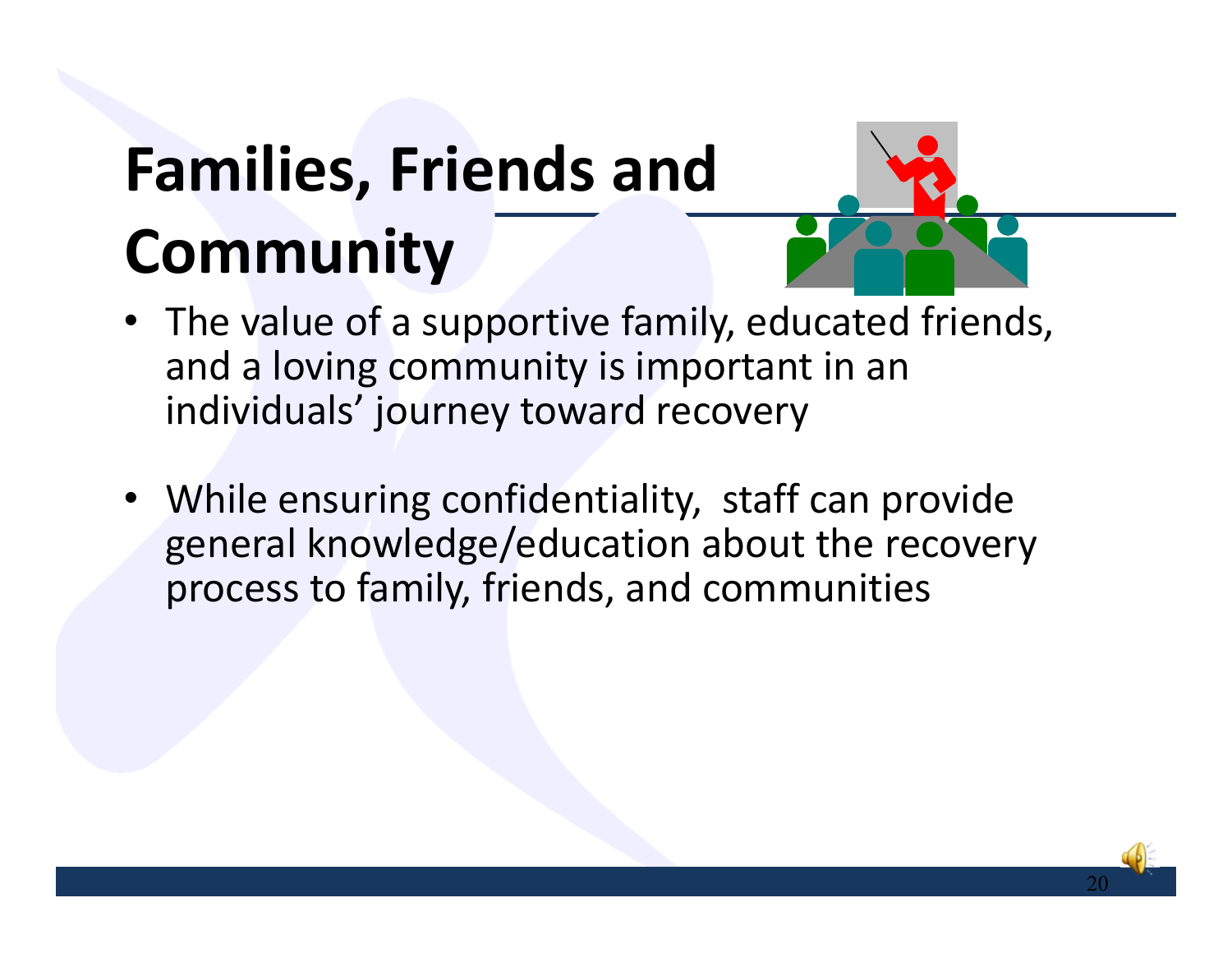## *Moving on* **to treatment for people with COD conditions**

- The most common model available for people with MH and SA conditions is "sequential treatment"
- This means that clients are treated for one disorder first before the other. This model is problematic as the client may become <sup>a</sup> "hot potato" between the MH and SA providers
- This approach is often ineffective because it ignores that MH and SA problems are inter‐related and cannot be treated separately

(*Mueser et al.,* 2003)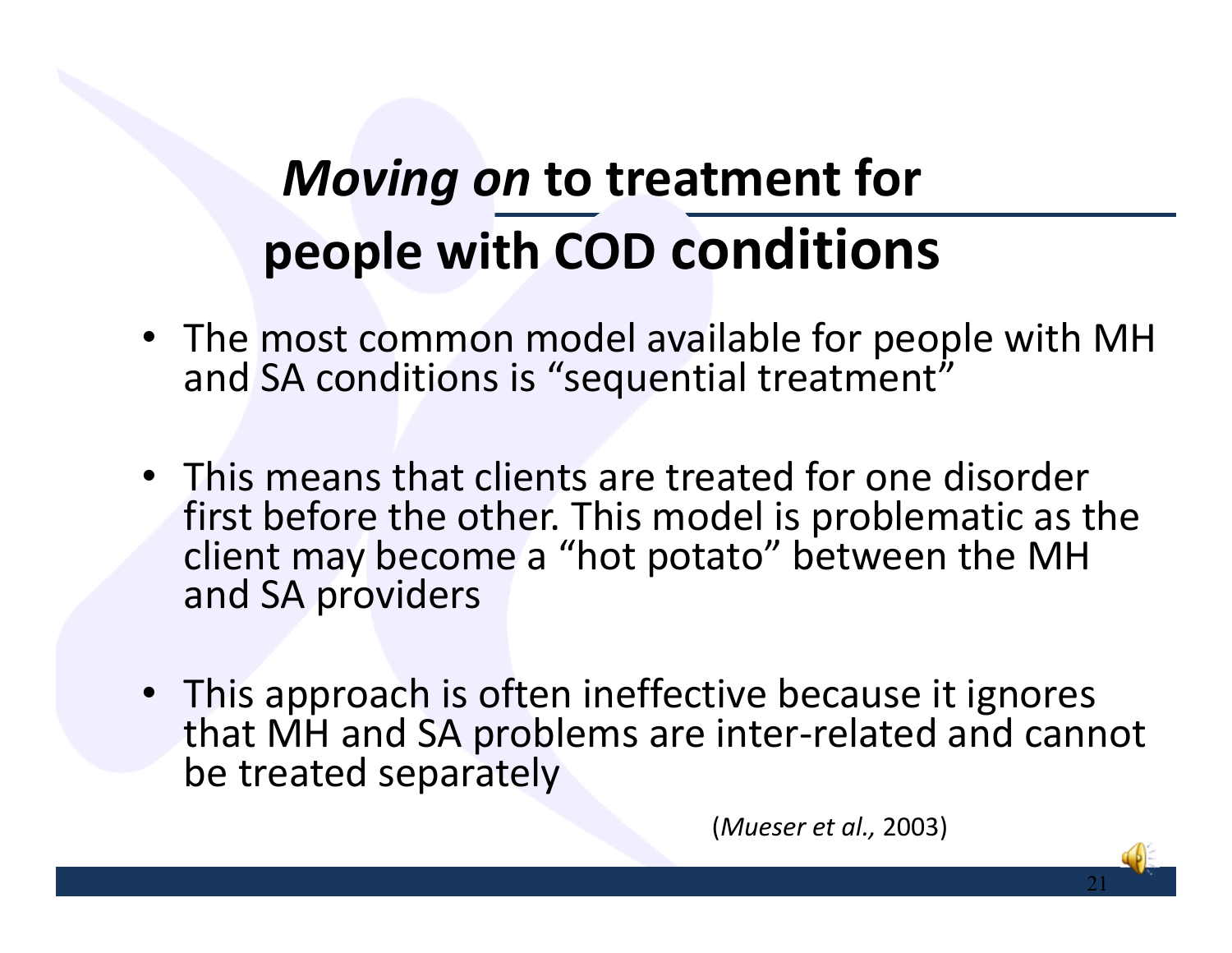#### **Integrated Treatment**

- Mental health and SA disorders are treated at the same time, whether in <sup>a</sup> primary SA facility or <sup>a</sup> MH facility
- This is the best practice model by research, evidence, and available outcomes
- • Going back to the Four Quadrant Model, mental health providers need to be able to treat people with low level MH and SA problems, high level MH/low level SA problems, and high level MH and SA problems

(*CSAT*, 2005; *Mueser et. Al.*, 2003)

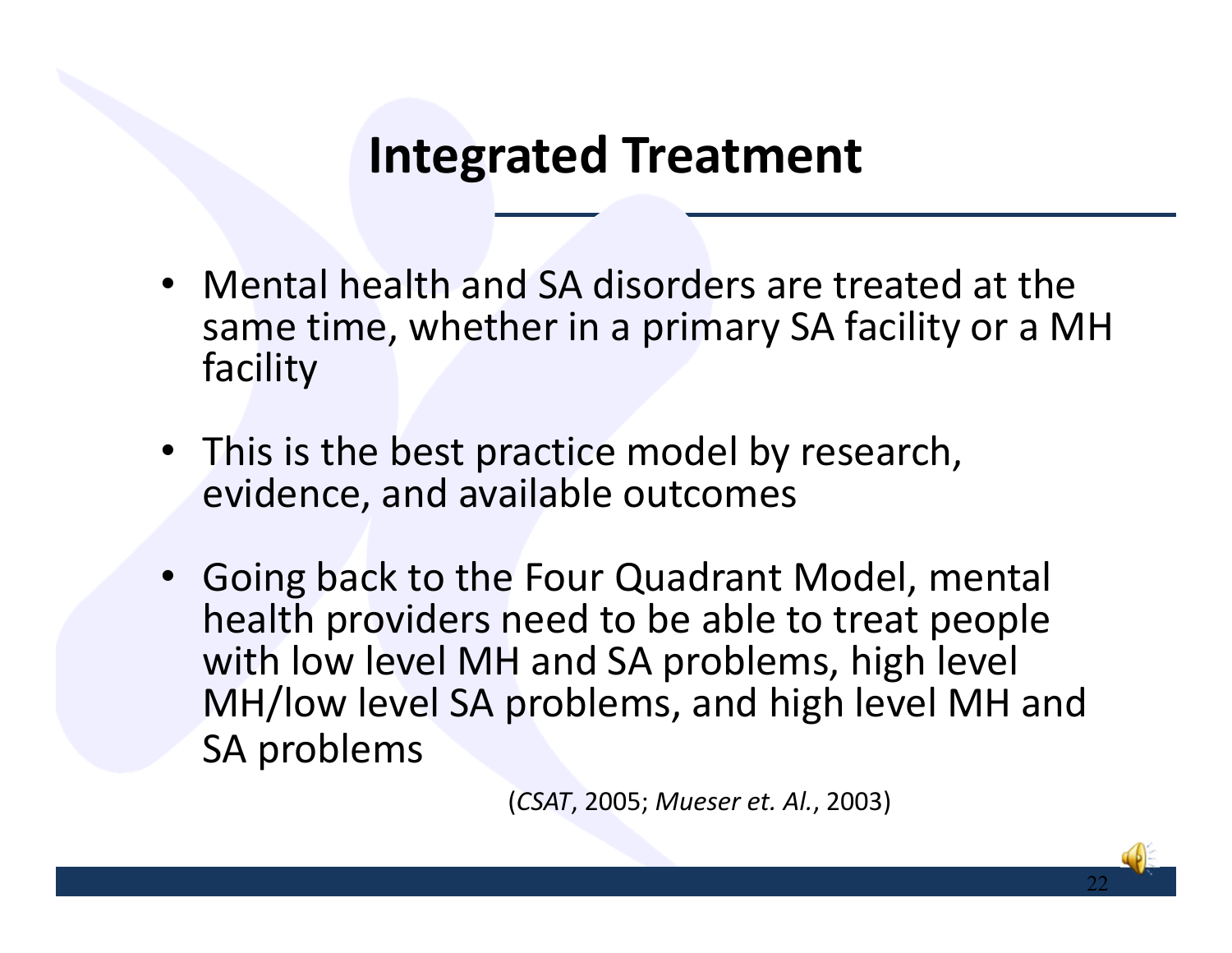# **Integrated Treatment**

- Usually people with serious MH conditions are better treated in MH settings rather than SA settings:
	- 1. SA providers often use confrontational methods that can be ineffective or harmful for people with serious MH conditions
	- 2. SA providers often believe that helping clients get housing, <sup>a</sup> job, or <sup>a</sup> stable social network is "enabling," and can shield the person from the usual consequences of their substance use
	- 3. Typical funding problems often prevent treating 2 disorders simultaneously by 2 different providers (another "hot potato" problem) (*Mueser et al.,* 2003)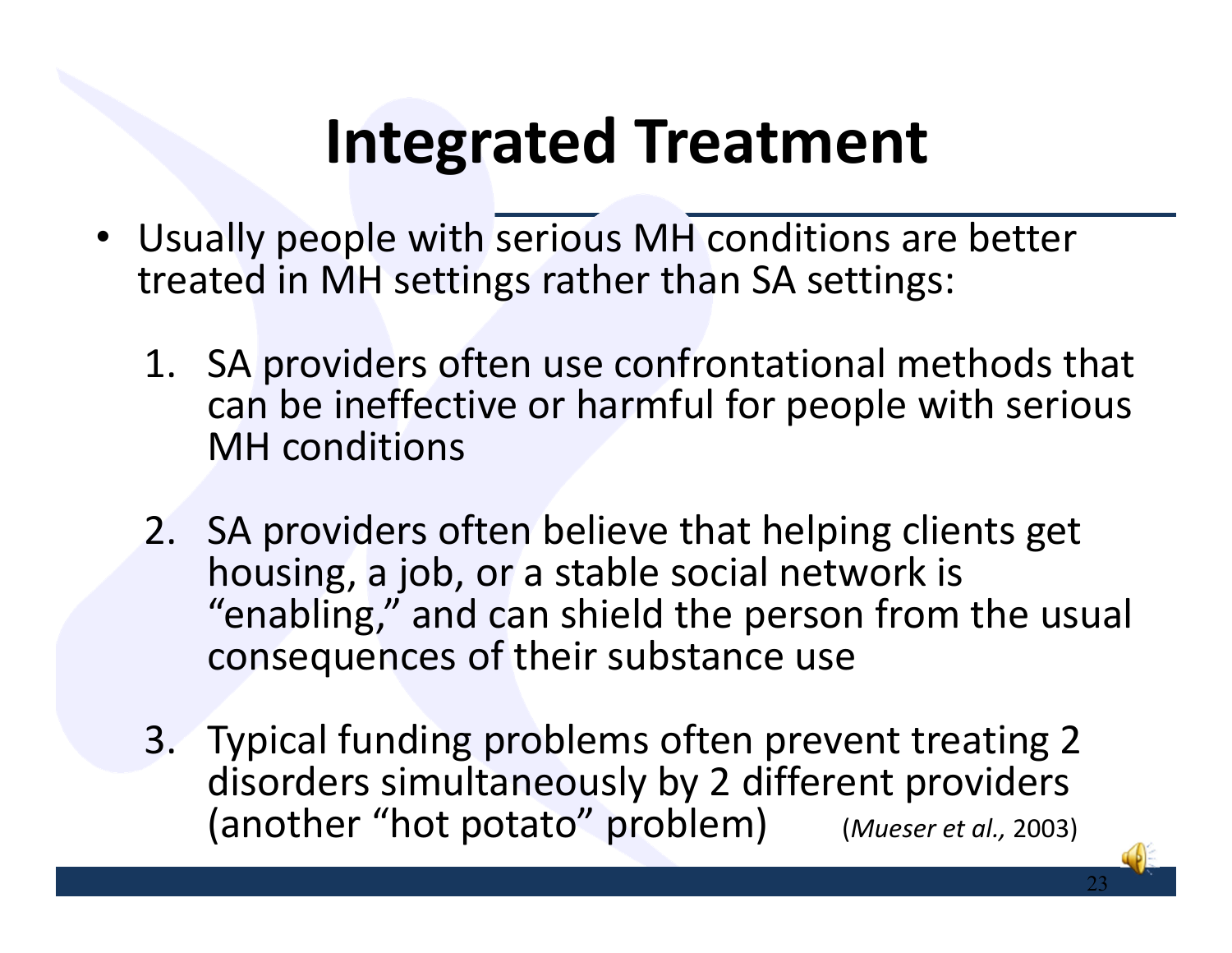

#### **Integrated Treatment (IT)**

- This eliminates funding problems and the question of "who" should serve the client
- Both MH and SA treatment is done at the same time with <sup>a</sup> focus on the consumer and his/her needs
- *IT* is based on: shared decision making; <sup>a</sup> comprehensive assessment; teaching assertiveness; <sup>a</sup> reduction of negative consequences; unlimited services; motivation based treatment; and multiple therapeutic interventions

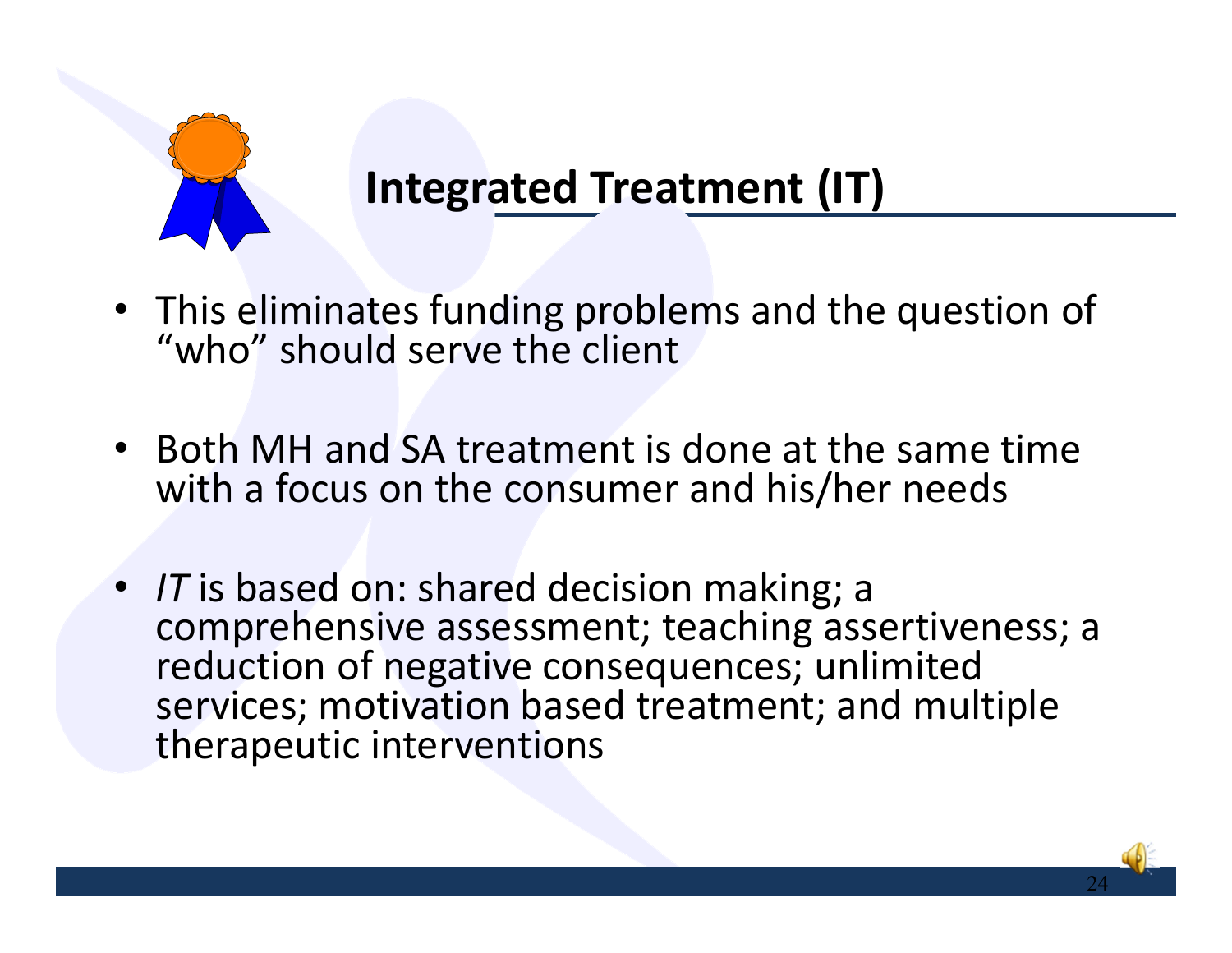- • People admitted to integrated MH settings require <sup>a</sup> comprehensive assessment that includes:
	- $-$  The detection of problems related to SA
	- Classification of how serious these problems are (drinks 3 beers or needs detox?)
	- Gathering information about the person's daily life and how SA impacts that



- Gathering information about use‐‐when used, why, where?
- $-$  Treatment planning recommendations that address both SA and MH issues simultaneously (*Mueser et al*., 2003)

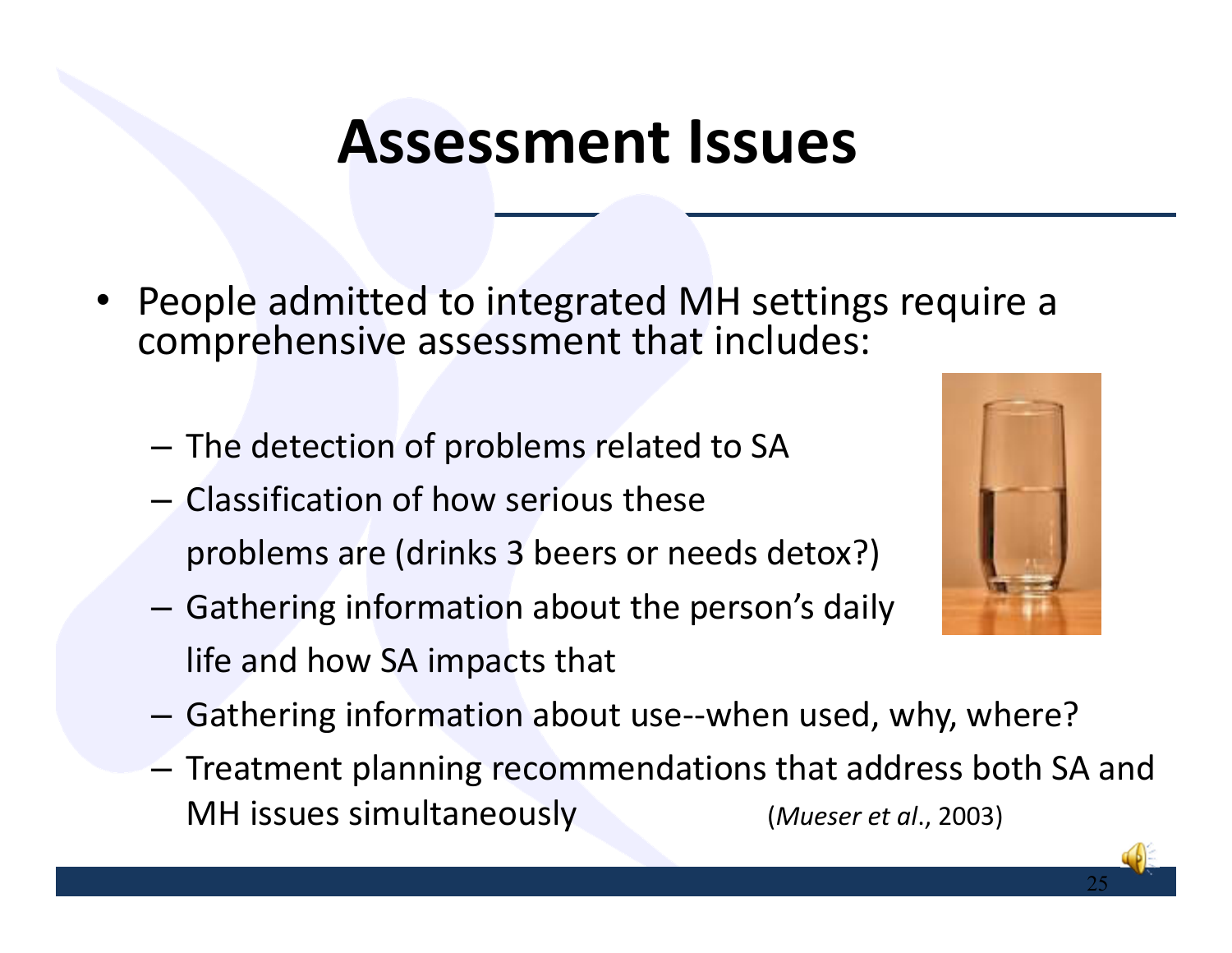|                                      | <b>CONTRACTOR</b> |
|--------------------------------------|-------------------|
|                                      | min."<br>. .      |
|                                      | $\sim$            |
|                                      |                   |
|                                      |                   |
|                                      |                   |
| detects an experience                | 199.790<br>m      |
|                                      | $1 - 0 - 1$       |
| Ě                                    |                   |
| <b>CONTRACTOR</b><br><b>TO AGETS</b> |                   |
|                                      | <b>Dec</b>        |
|                                      | <b>Stores</b>     |
| 有限                                   | -<br>×            |
| THE AVAILABLE !                      |                   |
| <b><i><u>Railwood</u></i></b>        |                   |
| PROVIDENT                            |                   |
|                                      |                   |
|                                      |                   |
|                                      |                   |
|                                      |                   |
|                                      | $-12 = 12$        |
| betrained and the<br>i.<br>÷         |                   |
|                                      | <b>Colorador</b>  |
| <b>Change</b>                        |                   |
|                                      |                   |
|                                      |                   |
|                                      |                   |
|                                      |                   |
|                                      |                   |
| <b><i><u>POSTA ICE</u></i></b>       | 46                |
|                                      | <b>Statement</b>  |
| <b>HERE</b>                          |                   |
|                                      |                   |
| $\sim$<br>a.                         | $-10$             |
| -                                    | $-100$            |

- MH staff need to know that SA problems in people with serious mental conditions often *present* very differently than in people without MH disorders
- MH clients often are unable to use as much alcohol or drugs as <sup>a</sup> person without such problems.
- For instance it is fairly common for addicts to drink <sup>a</sup> case of beer, <sup>a</sup> fifth of whisky, or use two grams of coke in one binge. Yet people with serious mental conditions may use substances at a much lesser level *and then go unnoticed in a typical screening*

(*Mueser et al*., 2003)

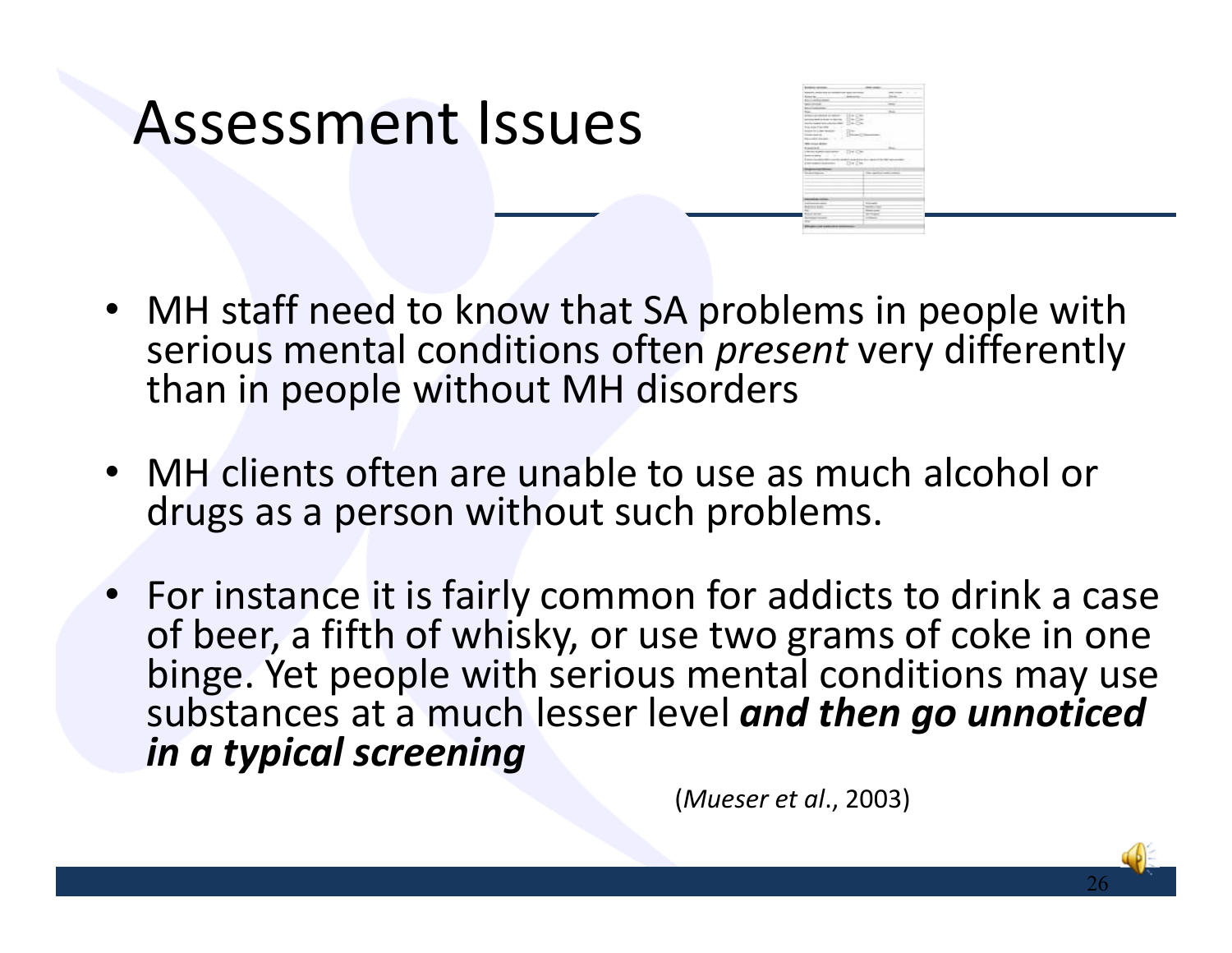- Staff need to focus on the **"effect"** the substances have on: The person's ability to work & engage in social relationships; The physical health effects; and Their use in dangerous situations
- Care needs to be taken to explore the interaction between their SU and the course of their MI
- If possible staff need to get consent to talk to significant others (*Mueser et al.,* 2003)

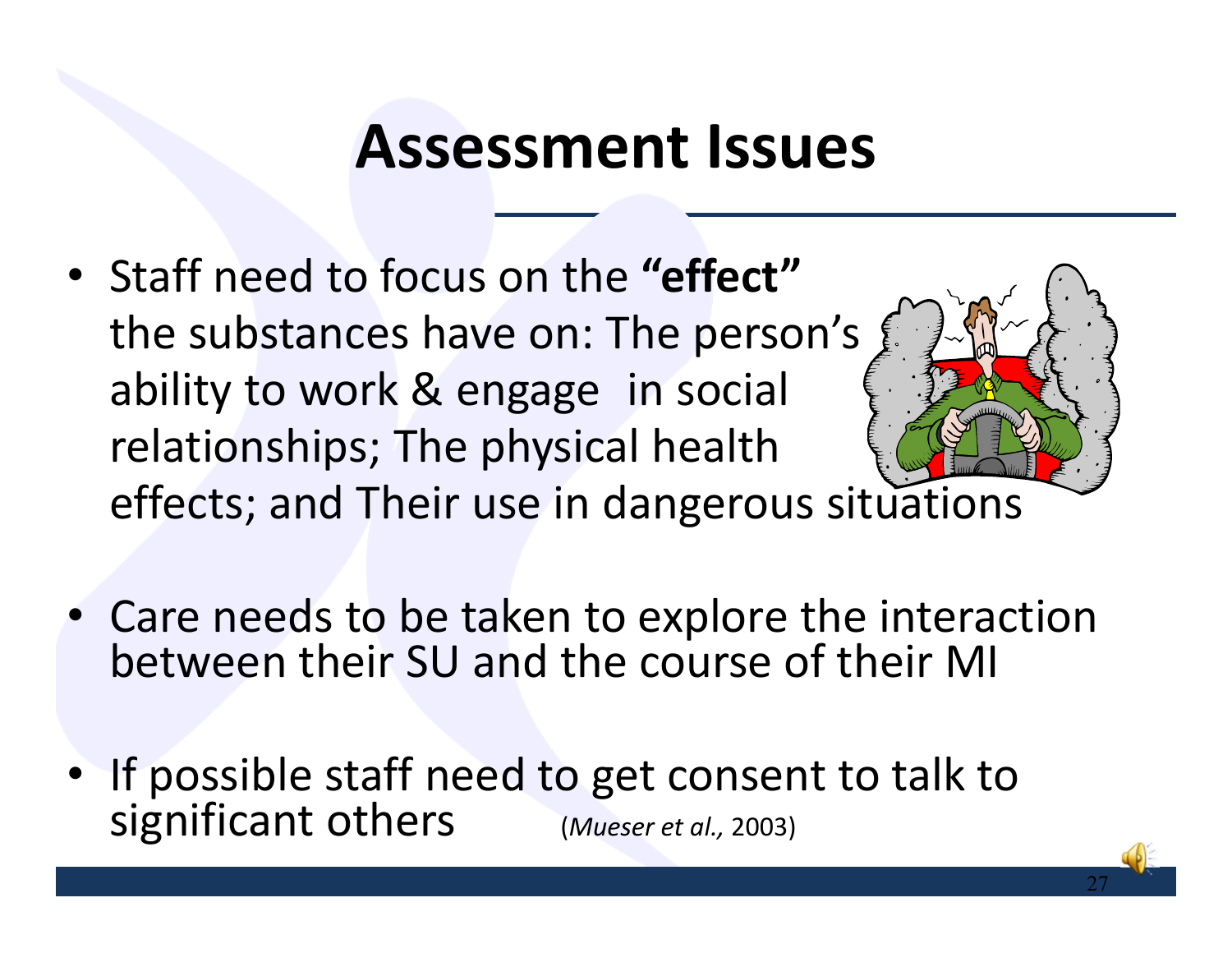• Staff also need to understand it will be difficult to accurately diagnose <sup>a</sup> newly admitted and unknown person who is abusing substances--and particularly if over <sup>a</sup> period of time



28

• Many substance‐use related symptoms closely mimic mental health symptoms. As such, most people need to be "sober" or drug free for at least 4‐6 months before <sup>a</sup> good differential diagnosis can be made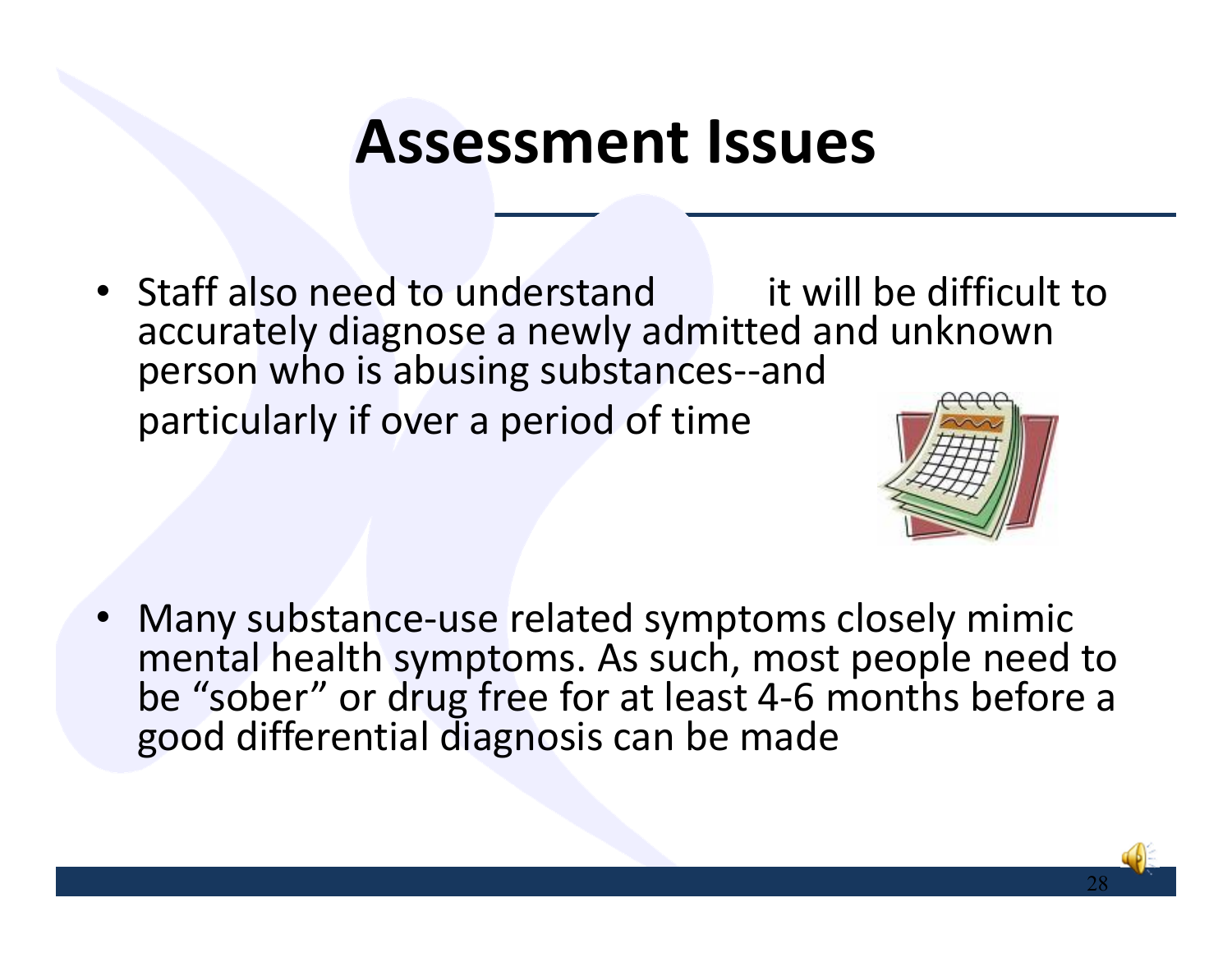## **Integrated Treatment**

- Staff often want to identify the "Primary Disorder." This is generally difficult.
- Ideally, both conditions need to be treated at the same time
- Often, trying to identify the primary disorder generally results in one condition not being treated…. (*Mueser et al*., 2003)

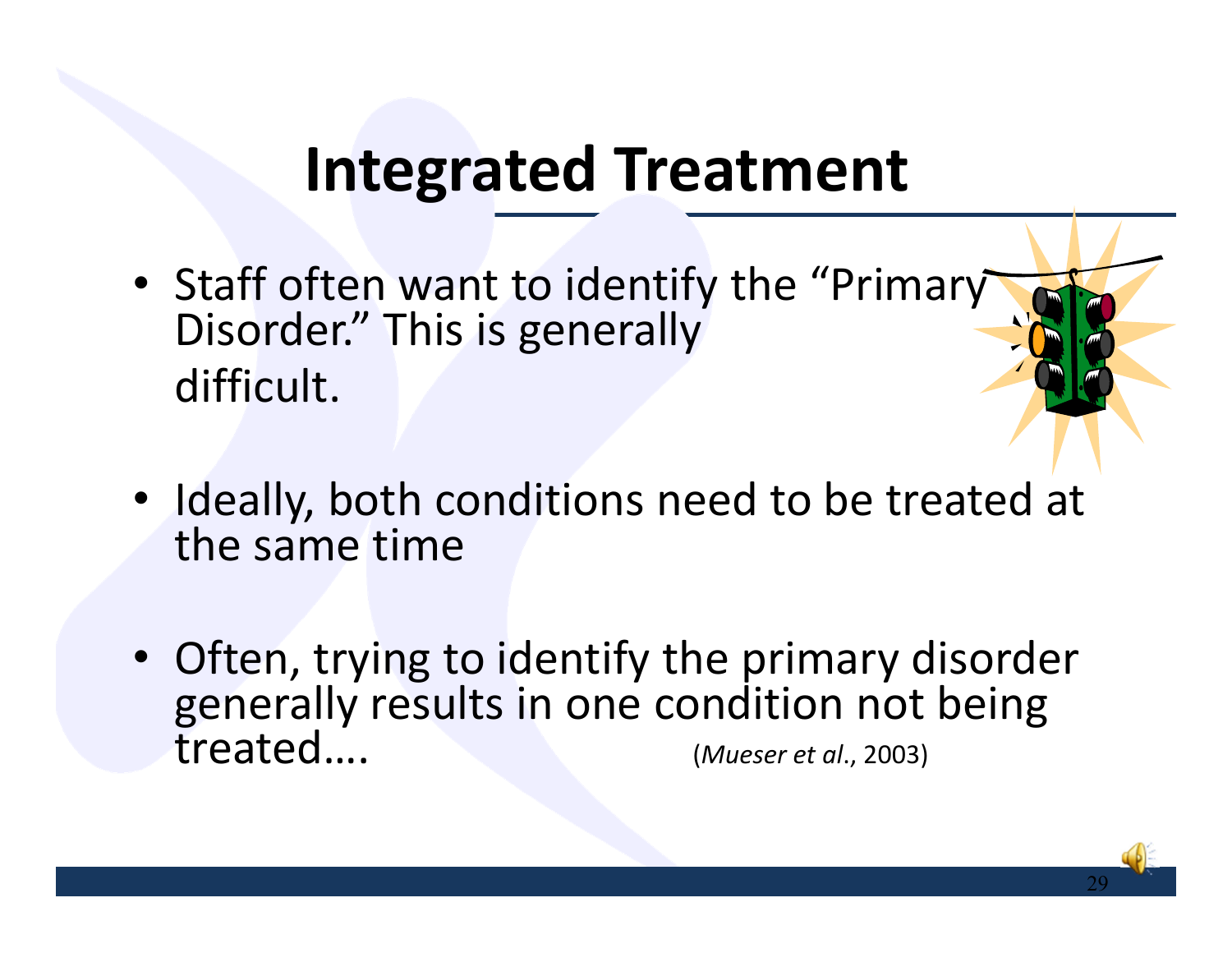## **Almost Finally … Direct Care Staff Roles**

1. Understand as much as you can about co‐occurring disorders and effective treatment options



30

2. DO NOT JUDGE people that you are serving. Most MH clients are living in poverty, with severe symptoms and medication side effects, and they have little to enjoy. It is no wonder then that many turn to using alcohol or drugs to find some "enjoyment/relief" or to help them to cope